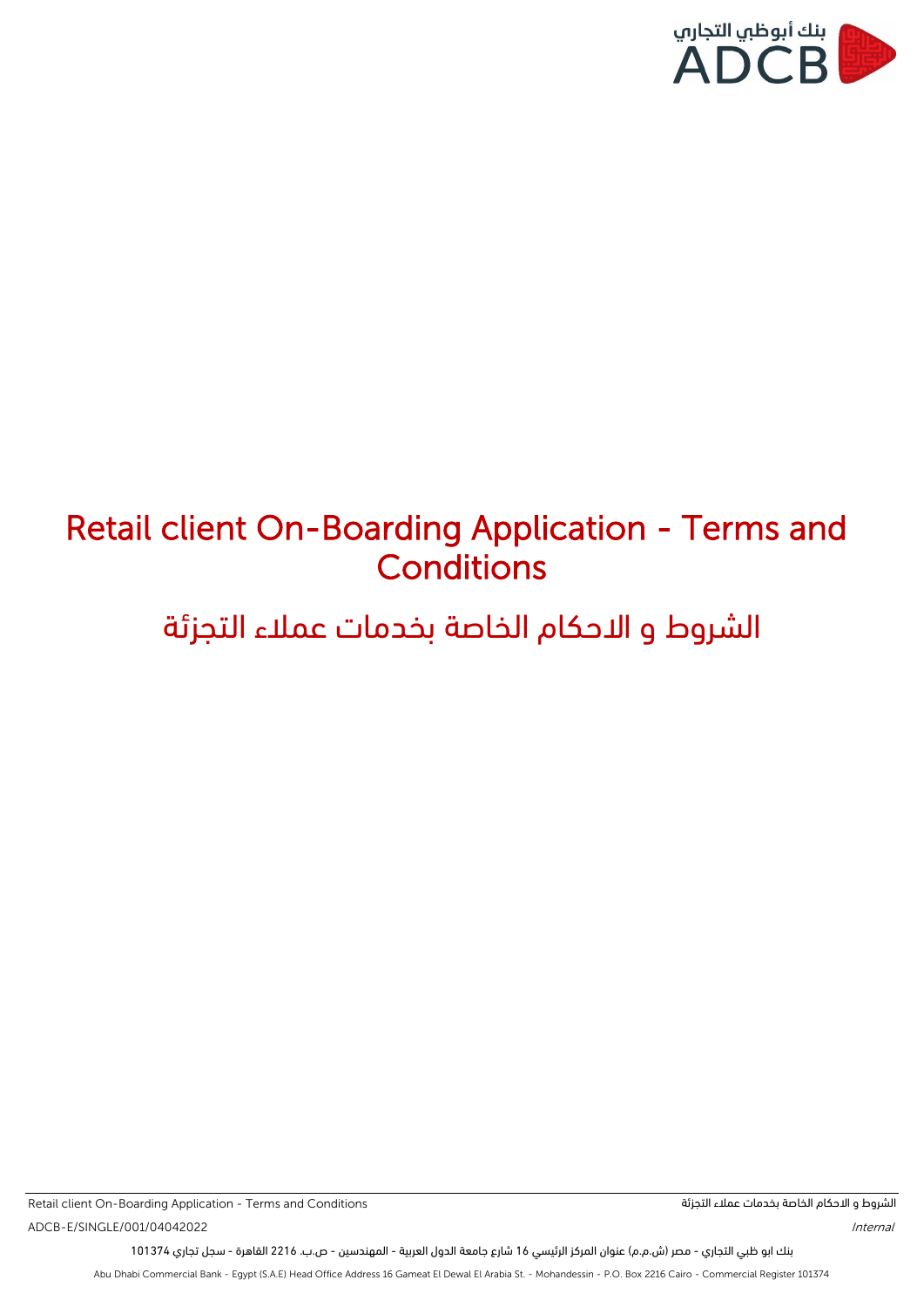# بنك أبوظبي التجاري ADCB

# الشروط و االحكام الخاصة بخدمات عمالء التجزئة

# Retail client On-Boarding Application - Terms and Conditions

### شروط و احكام الحسابات و دفاتر الشيكات صحيح المستقطع الحسابات و دفاتر الشيكات المستقطع المستقطع المستقطع المستق

The following clarify the special terms, conditions and rules presented to all new, future and current clients at Abu Dhabi Commercial Bank - Egypt (hereinafter referred to as "the bank").

This document is written in the Arabic and English languages and in case of any differences or conflict in interpretation or translation, the Arabic language text shall prevail.

### التعريفات Definitions

The following words and expressions shall have the meanings shown opposite each of them in this special document "Terms and Conditions"

"client" refers to the person (s) whose current bank accounts are in his / her name or that are opened (changed) at any time in the future and includes the word the individual client concerned and collecting (for the purposes of referring to the owners of joint and individual accounts and collective accounts) and therefore the word is used Subsequent client of both sexes, in addition to legal persons and a group of persons and charitable institutions in which the bank maintains an account. For the appropriate purposes, the client is referred to as the male. "Account" refers to all current, new and future accounts (including but not limited to any variable or alternative) (and in any form including but not limited to regular banking services and any type of banking or financial relationship). Whether it is held / operated, or performed individually / or iointly with the bank.

### العالقات المصرفيه Relationship Banking

Checkbook issuance is limited to current account holders only or any type of account chosen by the bank. The account owner must make sure that the checkbooks are kept in a safe place and that no unauthorized person is allowed access to the checkbook, knowing that in the event that the checkbook is lost or stolen The account holder is solely responsible for any loss arising from any unlawful use of the lost checkbook.

The account holder must write checks so that he does not leave any space that allows the value of the check to be changed.

Credit balances in current accounts do not bear any interest. .فوائد أي الجاريه للحسابات الدائنه األرصده تستحق ال

In savings accounts, the interest value is calculated according to the percentage determined by the bank, and calculated on the minimum monthly limit of the credit balance in the account and added according to the account type monthly / quarterly / semi-annual / annual) unless the account holder notified the bank that he does not want to get the interest.

Withdrawals from the "account upon request" are made according to a written statement from the account holder, according to the notice period determined by the bank.

The bank will not accept any instructions from clients sent by fax to conduct financial transactions / obligations. In the event that the bank must accept instructions via fax to conduct financial transactions / obligations. The client will be responsible for any losses or damages that may be incurred to the bank due to the conduct of these transactions, except for instructions sent by fax.

The bank imposes service charges on the account according to the period determined by the bank and according to the percentage determined by the bank. Which is mentioned in the bank's schedule of charges

The bank deducts from the account "minimum balance fees" in the event that the monthly average of the account balance is less than the balance determined by the bank.

The bank deducts from the account the "returned checks fee" according to the percentage determined by the bank for every check deposited by the account holder for the purpose of collecting its value and returned without disbursement.

The bank shall deduct from the account all expenses, fees, commissions, etc. resulting from any transactions between the bank and the account holder. taking into consideration that the client is to be notified by sending regular contact notifications and / or showing changes on the website and in branches

In the event that the bank grants us temporary facilities for the overdraft, I / we authorize the bank to calculate interest, minimum payment amount and fees according to the prevailing interest rates in the market. And it is deducted from my / our account mentioned above.

نوضح فيما يلى األحكام والشروط والقواعد الخاصه المقدمه إلى كافة العمالء الجدد والمستقبليين والحاليين في بنك ابو ظبي التجاري – مصر )يشار إليه فيما يلي "بالبنك"(

تحرر هذا المستند بالغة العربية و االنجليزية واذ نشأت ايه خالفات او منازعات فى التفسير او الترجمة يكون النص بالغة العربية هو السائد

يقصد بالكلمات والعبارات التاليه المعاني المبينه قرين كل منها في هذا المستند الخاص "األحكام والشروط" "العميل" يشير إلى الشخص (الأشخاص) الذين تكون الحسابات المصرفيه الحاليه بإسمه/ بأسمائهم أو التي يتم فتحها (تغييرها) في أي وقت في المستقبل وتتضمن كلمه العميل المعني المفرد والجمع (لأغراض الإشاره إلى أصحاب الحسابات المشتركه والفرديه والحسابات الجماعيه) وعليه يتم استخدام كلمة العميل لاحقآ لكلا الجنسين بالإضافة إلى الأشخاص القانونيين ومجموعة من الأشخاص والمؤسسات الخيرية التي تحتفظ بحساب لها لدى البنك والأغراض الملائمه تم اإلشاره إلى العميل بصفة المذكر.

"الحساب" يشير إلى كافة الحسابات الحاليه والجديده والمستقبليه (تتضمن على سبيل المثال لا الحصر أي متغير أو بديل) ( وبأي شكل كان من ضمنها على سبيل المثال ال الحصر الخدمات المصرفيه اإلعتياديه وأي نوع من أنواع العالقات المصرفيه أو الماليه). سواء يحتفظ بها / أو يتم تشغيلها / أو القيام بها بشكل فردي/ أو تضامني في البنك.

يقتصر إصدار دفاتر الشيكات على أصحاب الحسابات الجاريه فقط أو أي نوع من الحسابات المختاره من قبل البنك ويتعين على صاحب الحساب التأكد من حفظ دفاتر الشيكات في مكان أمن وعدم السماح ألي شخص غير مصرح له بالوصول إلى دفتر الشيكات علمًا أنه في حال فقدان دفتر الشيكات أو سرقته فإن صاحب الحساب يتحمل وحده مسئولية أي خسارةه تنشأ عن أي إستخدام غير شرعي لدفتر الشيكات المفقود.

يتعين على صاحب الحساب أن يحرر الشيكات بحيث ال يترك أي فراغ يمكن أن يسمح بتغير قيمة الشيك.

في حسابات التوفير يتم احتساب قيمة الفائده بحسب النسبه التي يحددها البنك ، والمحتسبه على الحد الشهري األدني للرصيد الدائن في الحساب وتضاف حسب نوع الحساب شهرى/ربع سنوي/نصف سنوي/سنوي) مالم يتم صاحب الحساب بإخطار البنك بعدم رغبته في الحصول على الفائده.

تتم السحوبات من "الحساب عند الطلب" بموجب تصريح خطي من صاحب الحساب وفقًا لمدة اإلشعار التي يحددها البنك.

لن يقبل البنك أي تعليمات من العمالء ترسل عن طريق الفاكس إلجراء معامالت/ إلتزامات ماليه. وفي حالة توجب على البنك قبول تعليمات عبر الفاكس إلجراء معامالت / إلتزامات ماليه. فيتحمل العميل مسئوليه تفويض البنك عن أي خسائر أو أضرار قد تلحق بالبنك بسبب إجراء تلك المعامالت استنثاءًا إلي تعليمات المرسله عبر الفاكس.

يفرض البنك رسوم خدمه علي الحساب تبعًا للمده التي يحددها البنك وبحسب النسبه التي يحددها البنك و المذكوره في التعريفه المصرفيه

يخصم البنك من الحساب "رسوم الحد األدني للرصيد" في حال أن المعدل الشهري لرصيد الحساب يقل عن الرصيد المقرر من البنك.

يخصم البنك من الحساب "رسوم الشيكات المرتجعه" بحسب النسبه المحدده من قبل البنك عن كل شيك يتم إيداعه من قبل صاحب الحساب بغرض تحصيل قيمته ويتم إرجاعه بدون صرفه.

يخصم البنك من الحساب كافة المصروفات والرسوم والعموالت ..آلخ الناشئة عن أي تعامالت بين البنك وصاحب الحساب،

مع مراعاة ان يتم إبالغ العميل من خالل إرسال أشعارات االتصال االعتياديه و / أو إظهار التغييرات علي موقع االنترنت و في الفروع

في حال قيام البنك بمنحي / منحنا تسهيالت مؤقتة للسحب علي المكشوف ، فعليه نفوض / أفوض البنك بإحتساب الفوائد ومبلغ الحد األدني واجب السداد والرسوم بحسب أسعار الفائدة السائدة في السوق. ويتم خصمها من حسابي / حسابنا المذكور أعاله.

Retail client On-Boarding Application - Terms and Conditions التجزئة عمالء بخدمات الخاصة االحكام و الشروط

ADCB-E/SINGLE/001/04042022 Public

بنك ابو ظبي التجاري - مصر (ش.م.م) عنوان المركز الرئيسي 16 شارع جامعة الدول العربية - المهندسين - ص.ب. 2216 القاهرة - سجل تجاري 101374

Page 1/14

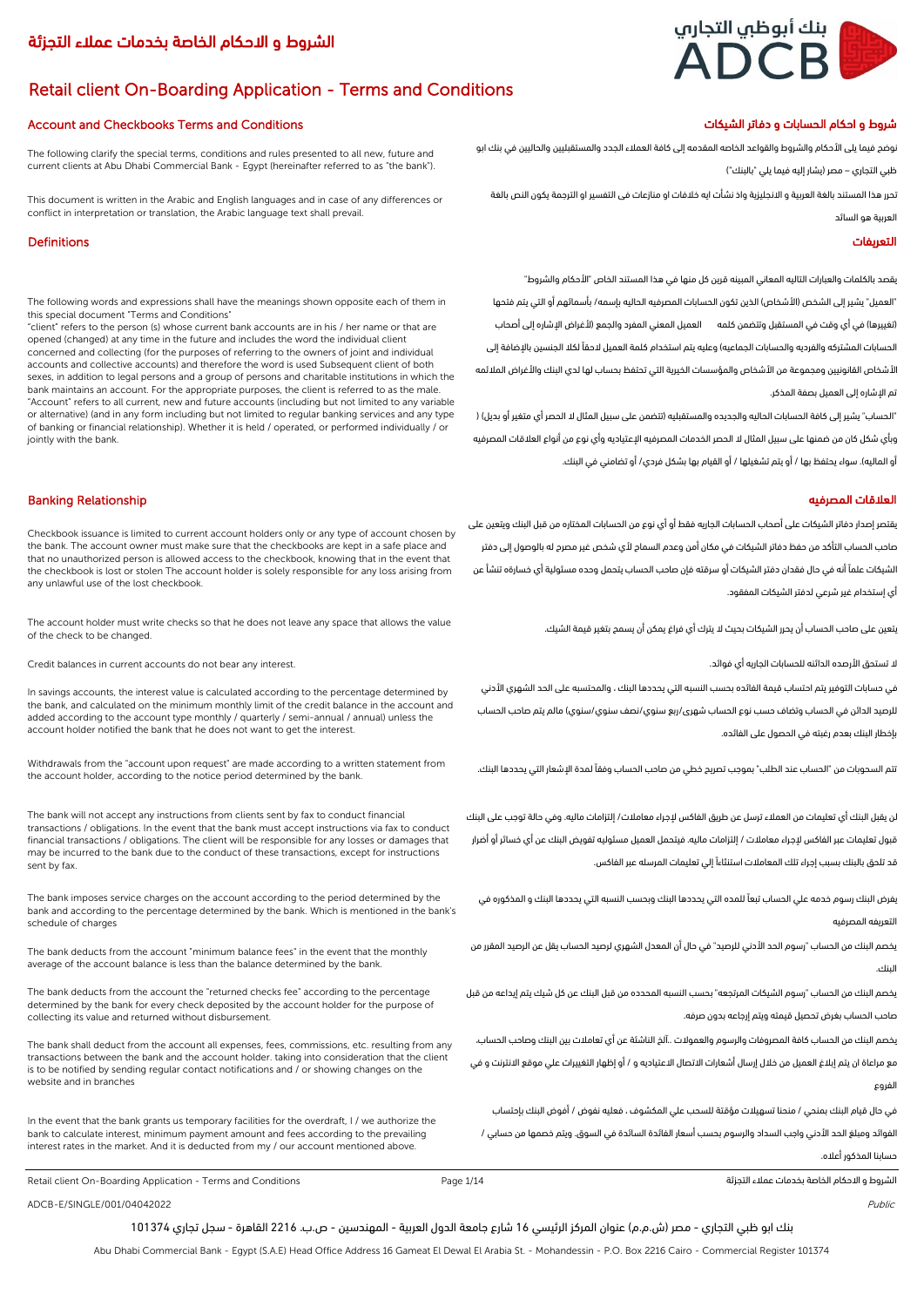

# Retail client On-Boarding Application - Terms and Conditions

Account holder is obligated not to disclose any confidential information about the accounts to another party and to take all necessary measures to maintain debit or credit cards as well as the user name and password

In the event that checks or other documents are received for the purpose of collection, the bank will act only as a collection agent for the account holder, and will not bear any responsibility for cashing the check / documents. In the event that the value of any check / document is not received by the bank for any reason, that amount will be deducted from the account if it has been credited, whether that check / document is returned to the account holder or not. The account holder must correct any payment within three days of receiving the bank's request to do so. Note that the bank accepts all checks / documents deposited for the purpose of collection on the basis that the account holder bears full responsibility for the validity, validity and authenticity of all of the signatures and manifestations listed and that the bank does not bear responsibility for the delay / or loss in the transfer of any check / document, nor for any behavior, omission, Negligence, violation, failure, or insolvency by any bank, agent, or sub-agent.

When the bank uses other banks' services for the purpose of implementing or making any instructions from the account holder in effect, the bank carries out this for the interest and at the responsibility of the account holder, bearing in mind that the bank does not bear any responsibility or obligation in the event that the information sent by it is not implemented for any reason, in all cases

In accordance with the procedures followed by the bank, the bank informs each of its clients with a statement of their account every three months at most at the address saved in the records of the bank, the account holder must review the data recorded in that statement, in the event of any error or deficiency, the account holder must notify the bank with that error or deficiency in writing within 15 days of receiving the account statement, if the account holder fails to do so, the account holder loses the right to claim the validity of any data recorded in this statement.

The account holder must notify the bank - immediately - in writing with any change in the submitted details mentioned in the account opening application or any subsequent changes

In the event that the bank allows, according to its own discretion, the account holder to withdraw an amount exceeding the amount that the account holds (overdraft) the bank is entitled to when calculating interest on the overdraft at the rate it decides from time to time knowing that any payment deposited from the account holder in the account is done First, it is used to pay the interest calculated on the overdraft, and then to pay the principal overdraft.

The bank may at any time without notifying the account holder to merge or consolidate all or any of the account holder's accounts, and to reduce or transfer any outstanding amount or amounts in the credit balance of one or more of these accounts in order to pay the obligations of the account holder to the bank for any other account or in any other case

The bank may, according to its absolute choice, close the account after giving a 14-day written notice to the account holder.

Any disputes that may arise between the bank and the client regarding the account are referred to the competent court in which the branch is located, and both parties undertake to abide by the decisions of the competent courts.

The working hours / days off for banking days shall be according to the official working hours set by the bank.

The bank shall take the due care to provide safe and error-free services to its clients by making the best efforts to achieve this goal and the bank will not be liable for any loss, damage, expenses, obligations, or the like, the client's share for any reason whatsoever as a result of an action or error issued by The client himself.

The client agrees to be bound and is bound by the terms and conditions currently in place with the full additions or modifications and annexes that follow at any time during the period the client maintains his account with the bank and the client hereby declares that the terms and conditions mentioned in this document do not affect any rights of the bank with respect to the account in question. Terms and conditions can be read as a stand-alone document or with any other documents that may be added to a specific account / condition / conditions / transaction يلتزم العميل بعدم االفصاح عن اية معلومات سرية بشأن الحسابات إلى طرف أخر و اتخاذ جميع التدابير الالزمة للحفاظ على بطاقات الخصم او االئتمان وكذا اسم المستخدم و الرقم السرى.

في حال إستالم شيكات أو مستندات أخري بغرض التحصيل ، يتصرف البنك فقط بصفته وكيل تحصيل عن صاحب الحساب ، ولن يتحمل أدني مسئوليه نحو صرف الشيك / المستندات. وفي حال عدم إستالم قيمة أي شيك / مستند من قبل البنك ألي سبب كان ، فيتم خصم ذلك المبلغ من الحساب إذا كان قد تم قيده دائنًا ، سواء تم إرجاع ذلك الشيك / المستند إلي صاحب الحساب أم ال. ويتعين علي صاحب الحساب تصحيح أي دفعه خالل ثالثة أيام من تلقي طلب البنك بذلك. علمًا بأن البنك يقبل كافة الشيكات / المستندات المودعه بغرض التحصيل علي أساس أن صاحب الحساب يتحمل كامل المسئوليه عن صحة وصالحية وأصالة كافة التوقيعات والتظهيرات المدرجه وأن البنك ال يتحمل مسئولية التأخير / أو الخساره في نقل أي شيك / مستند ، وال عن أي تصرف أو إغفال أو إهمال أو مخالفة أو إخفاق أو إعسار من جانب أي بنك أو وكيل أو وكيل فرعي.

عند إستخدام البنك لخدمات (بنوك) أخري بغرض تنفيذ أو جعل أي تعليمات من صاحب الحساب سارية المفعول ، فإن البنك يقوم بذلك لصاحب الحساب وعلي مسئولية صاحب الحساب ، علمًا بأن البنك ال يتحمل أي مسئوليه أو إلتزام في حال عدم تنفيذ المعلومات المرسله من قبله لأي سبب كان ، حتي وإن كان البنك هو من أختار ذلك (تلك البنوك الأخري).

وفقًا لإلجراءات المتبعه لدي البنك، يبلغ البنك كل عميل من عمالئه بكشف برصيد حسابه كل ثالثة شهور على األكثر، علي العنوان المحفوظ في سجالت البنك ويتعين علي صاحب الحساب ان يراجع البيانات المقيده في ذلك الكشف وفي حال وجود أي خطأ أو نقص ، ينبغي علي صاحب الحساب أن يخطر البنك بذلك الخطأ أو النقص خطيًا خالل 15 يوم من إستالم كشف الحساب ، علمًا بأن في حال تخلف صاحب الحساب عن القيام بذلك فأنه سيفقد أي حق في االعتراض علي صحة أي بيانات مقيده في كشف الحساب المذكور.

يجب علي صاحب الحساب أن يبلغ البنك خطيًا وعلي الفور بأي تغيير في التفاصيل المقدمة من قبله في إستمارة طلب فتح الحساب وأي تغييرات الحقة بذلك.

في حال سماح البنك ، حسب خياره وحده ، لصاحب الحساب لسحب ما يزيد عن قيمة الحساب (السحب علي المكشوف) يحق للبنك عند إذ أن يحتسب فائده علي المبلغ علي المكشوف بالنسبه التي يقررها من حين آلخر علمًا بأن أي دفعه مودعه من صاحب الحساب في الحساب يتم أوًال استخدامها لسداد الفائده المحتسبه علي الحساب المكشوف ومن ثم لسداد المبلغ األصلي المسحوب علي المكشوف.

يجوز للبنك في أي وقت وبدون إشعار صاحب الحساب أن يدمج أو يوحد كافة أو أي من حسابات صاحب الحساب ، وأن يقلص أو يحول أى مبلغ أو مبالغ قائمه في الرصيد الدائن ألحدهم أو أكثر من تلك الحسابات بغرض سداد إلتزامات صاحب الحساب إلي البنك عن أي حساب آخر أو في أي شأن آخر.

يجوز للبنك حسب خياره المطلق أن يقفل الحساب بعد توجيه إشعار خطي مدته 14 يومًا إلي صاحب الحساب.

تتم إحالة أي نزاعات قد تنشأ بين البنك والعميل فيما يتعلق بالحساب إلي المحكمه المختصه التي يقع فيها الفرع ، ويتعهد كال الطرفين بااللتزام بقرارات المحاكم المختصة.

يكون موعد اإلغالق في أيام العمل المصرفي تبعًا لمواعيد العمل الرسميه المحدده من قبل البنك.

يقوم البنك ببذل العنايه الكامله لتقديم خدمات آمنه وبدون أخطاء إلي عمالئه عن طريق بذل أفضل الجهود لتحقيق هذا الهدف ولن يتحمل البنك أي مسئوليه أو إلتزام عن أي خساره أو ضرر أو نفقات أو إلتزامات أو ما شابه نصيب العميل ألي سبب كان نتيجة لعمل أو خطأ صادر عن العميل نفسه.

يوافق العميل علي االلتزام ويكون ملزمًا باألحكام والشروط الموجوده حاليًا مع كامل اإلضافات أو التعديالت والمالحق التي تتبعها في أي وقت خالل فترة احتفاظ العميل بحسابه لدي البنك ويقر العميل بموجبه علي أن األحكام والشروط المذكورة في هذا المستند ال تمس بأي حقوق للبنك فيما يتعلق بالحساب المعني. يمكن قراءة األحكام والشروط كمستند قائم بذاته أو مع أي مستندات أخري قد يتم إضافتها إلي حساب / حالة / ظروف / معاملة معينة بحد ذاتها.

Page 2/14

ADCB-E/SINGLE/001/04042022 Public Research of the control of the control of the control of the control of the control of the control of the control of the control of the control of the control of the control of the control

بنك ابو ظبي التجاري - مصر (ش.م.م) عنوان المركز الرئيسي 16 شارع جامعة الدول العربية - المهندسين - ص.ب. 2216 القاهرة - سجل تجاري 101374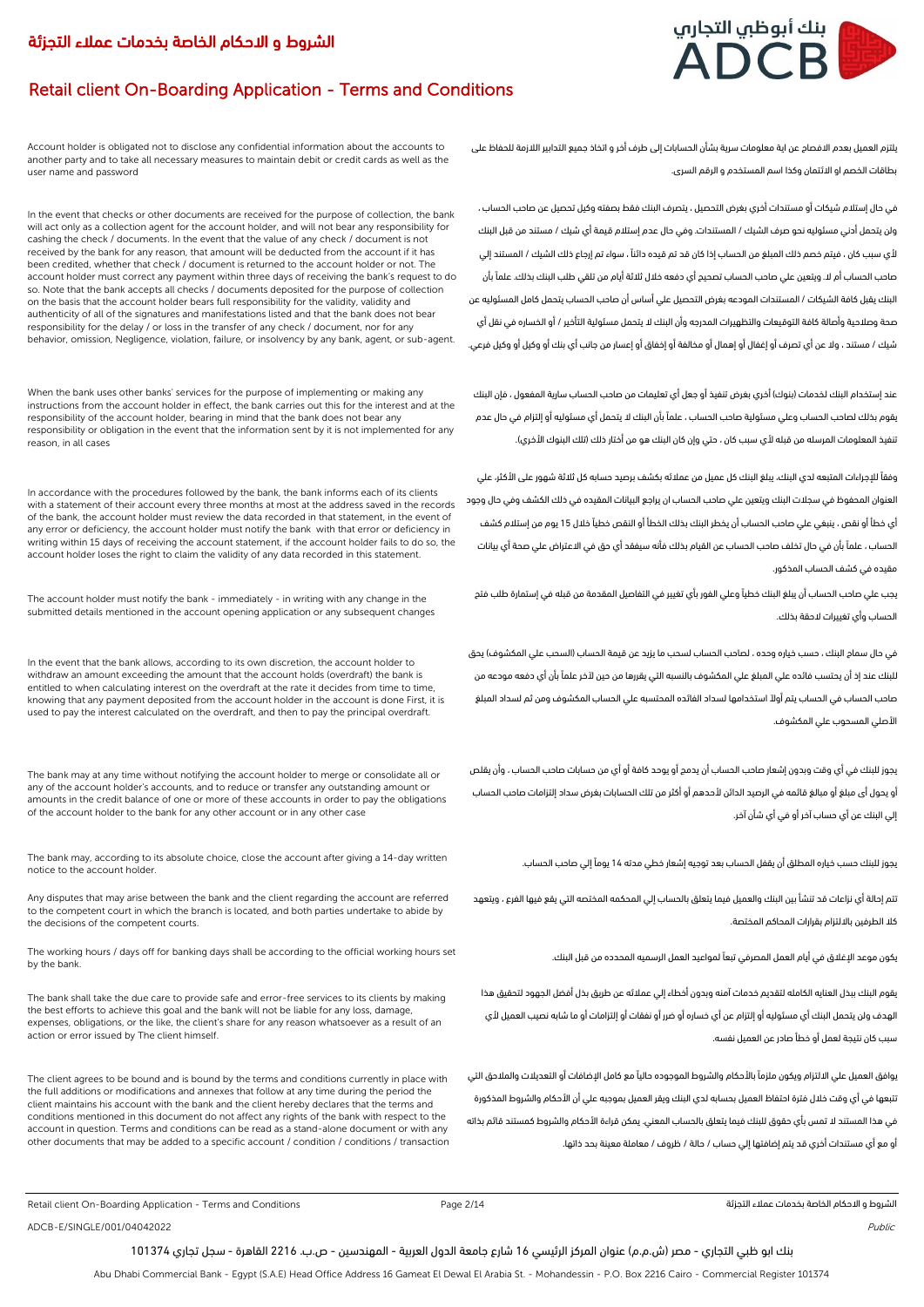# Retail client On-Boarding Application - Terms and Conditions

Applied return is valid for specified percentages vary from time to time based on the bank sole discretion, yield is calculated on the daily outstanding balance bands and credited each day

The Client has the right to return his request within a maximum of two working days from the date of his signature on the account opening request/contract without incurring expenses or commissions.

The Client has the right to request the recovery of copies of the checks and all the original documents that he submitted when submitting his request, through a written request submitted to the bank.

The Client acknowledges that he is fully aware of the nature of the account and the consequent expenses or commissions, and that he has reviewed the relevant banking tariff.

The Client acknowledges that any modification in the rates of commissions, expenses and others becomes effective as soon as the bank issues such modification, and the bank is obligated to publish the relevant modifications on the bank's website and notify the Client that there is an modification that has been issued via a text message on his mobile phone.

The Client acknowledges that the phone numbers that he listed in the account opening application are valid and effective, and any communications or messages made to the Client are valid.

The bank is not entitled to modify the interest rates or the returns calculated on the credit facility in the case of fixed-interest credit facilities, except after obtaining a written approval from the Client and under a new contract, with the exception of the amendments made by the bank under supervisory instructions or decisions issued by the Central Bank of Egypt and is committed to those The case is informed by the client and notified of it by any means of communication possible.

In the case of credit facilities with a variable return, the bank has the right to change the interest rate or interest calculated on the credit facility, and the bank provides the Client with an effective and possible way to find out the change that has taken place on the relevant rates.

The Client acknowledges that he has reviewed all the terms, conditions and conditions and every update that occurs on the bank's website and that they were read to him and that the bank's representatives answered any inquiries about them and that he agreed to them with full understanding of the content of the provisions and the consequences thereof.

The Client acknowledges that he has taken all appropriate measures to maintain the confidentiality of his accounts and bank statements related to the facility or any other balances, whether credit or debit with the bank, and not to disclose them to others, including debit and credit cards, user names and passwords. Central Bank and related regulatory instructions.

The Client acknowledges the importance of updating his personal data and informing the bank as soon as any change or update occurs on the banking forms used by the bank, including his residential and work address, e-mail and phone number.

The Client acknowledges that the bank is not responsible for any breaches or attempts of fraud or fraud that are caused by a mistake made by the Client or the failure to notify him of that. and expenses.

The Bank is obligated to inform the Client as soon as there is any modification to the rules for the use of the facility such as withdrawal limits or the imposition of any additional expenses.

The Client acknowledges that the account is being used for the purposes for which he was made when submitting his application and which the bank has approved.

The Client has the right to submit a complaint at any time using the channels provided by the bank to submit complaints (phone service center number - website - branches - head office)

The bank is obligated to provide the Client with a complaint reference number within two working days from the date of submitting it.

The Client's complaint shall be answered within a period not exceeding fifteen working days from the date of its receipt, except for complaints related to transactions with third parties, with the obligation to inform the Client of the period necessary to study the complaint.



يسرى معدل عائد بنسبة )بنسب( محددة تختلف من وقت الخر بناء على التقدير المنفرد للبنك ويحتسب العائد على الرصيد اليومى وفقا للشرائح المقرره ويضاف للحساب يوميا

يحق للعميل الرجوع في طلبه خالل يومان عمل بحد أقصي من تاريخ توقيعه على طلب/عقد فتح الحساب بدون تحمل مصاريف او عموالت.

يحق للعميل طلب إسترداد صور الشيكات وكافة المستندات األصلية التي قدمها عند التقدم بطلبه وذلك عن طريق طلب كتابي يقدم الى البنك.

يقر العميل بأنه على علم كامل بطبيعة الحساب وما يترتب عليه من مصاريف او عموالت وانه قد اطلع على التعريفة المصرفية ذات الصلة .

يقر العميل بأن اي تعديل في أسعار العموالت والمصاريف وغيرها يصبح ساريًا بمجرد إصدار البنك لمثل هذا التعديل ويلتزم البنك بنشر التعديالت ذات الصلة على الموقع االلكتروني للبنك وإخطار العميل بأن ثمه تعديل قد صدر عن طريق رسالة نصية على هاتفه المحمول.

يقر العميل بأن أرقام التليفونات التي قام بإدراجها بطلب فتح الحساب سارية المفعمول وفعاله ويسري في مواجهة العميل أي إتصاالت أو رسائل تمت عليها.

ال يحق للبنك تعديل أسعار الفوائد أو العوائد المحتسبة على التسهيل اإلئتماني في حالة التسهيالت اإلئتمانية ذات الفائدة الثابته إال بعد الحصول على موافقة كتابية من العميل وبموجب تعاقد جديد ويستثني من ذلك التعديالت التي يجريها البنك بموجب تعليمات رقابية أو قرارات صادرة عن البنك المركزي المصري ويلتزم في تلك الحالة بإطالع العميل عليها وإخطاره بها بأي وسيلة ممكنه من وسائل اإلتصال.

يحق للبنك في حالة التسهيالت اإلئتمانية ذات العائد المتغير تغيير سعر العائد أو الفوائد المحتسبة على التسهيل اإلئتماني ويوفر البنك للعميل وسية فعاله وممكنه للوقوف على التغير الذي تم على األسعار ذات الصلة.

يقر العميل بأنه قد إطلع على كافة البنود والشروط والأحكام وكل تحديث يطرأ عليها على الموقع الالكتروني للبنك وأنها قد تليت عليه واجاب ممثلي البنك عن أي إستفسارات بشأنها وانه وافق عليها بتفهمل كامل لمضمون أحكام والنتائج المترتبة عليها.

يقر العميل بإتخاذه كافة اإلجراءات المناسبة للحفاظ على سرية حساباته وبياناته المصرفية ذات الصلة بالتسهيل أو بأية أرصدة أخري سواء دائنة أو مدينة لدى البنك وعدم إطالع الغير عليها ويشمل ذلك بطاقات الخصم واإلئتمان واسم المستخدم وكلمات المرور ويتعهد البنك بالحفاظ على سرية البيانات والحسابات على النحو الوارد بالقانون البنك المركزي والتعليمات الرقابية ذات الصلة.

يقر العميل بأهمية تحديث بياناته الشخصية وإطالع البنك فور حدوث أي تغيير أو تحديث يطرأ عليها وذلك على النماذج المصرفية المستخدمة لدي البنك بما يشمل عنوان السكن والعمل والبريد االلكتروني ورقم الهاتف.

يقر العميل بعدم مسئولية البنك عن اي إختراقات او محاوالت الغش أو اإلحتيال التي يرجع سببها نتيجة خطأ قام به العميل أو التقاعس عن إخطاره بذلك وفي حالة عدم التزام العميل بما ورد بالبنود السابقة يتحمل العميل المسئولية الكاملة عن أية معامالت تمت دون موافقته وما يترتب عليها من عموالت ومصاريف.

يلتزم البنك بإبالغ العميل فور حدوث أي تعديل على القواعد الخاصة باستخدام التسهيل مثل حدود السحب أو فرض أي .<br>مصروفات إضافية.

يقر العميل بأن الحساب يتم إستخدامه في اإلغراض التي ادلي بها عند تقدمه بطلبه والذي وافق عليه البنك.

يحق للعميل تقديم شكوي في اي وقت وذلك بإستخدام القنوات التي يوفرها البنك للتقدم بالشكاوي )رقم مركز الخدمة الهاتفية – الموقع الالكتروني – الفروع – المركز الرئيسي)

يلتزم البنك بتزويد العميل برقم مرجعي للشكوي خالل يومين عمل من تاريخ تقدمه بها.

يتم الرد على شكوى العميل خالل فترة ال تتجاوز خمسة عشر يوم عمل من تاريخ استالمها فيما عدا الشكاوى المتعلقة بمعامالت مع جهات خارجية مع وجوب اخطار العميل بالمدة الالزمة لدراسة الشكوى.

Retail client On-Boarding Application - Terms and Conditions Page 3/14 التجزئة عمالء بخدمات الخاصة االحكام و الشروط

ADCB-E/SINGLE/001/04042022 Public

بنك ابو ظبي التجاري - مصر (ش.م.م) عنوان المركز الرئيسي 16 شارع جامعة الدول العربية - المهندسين - ص.ب. 2216 القاهرة - سجل تجاري 101374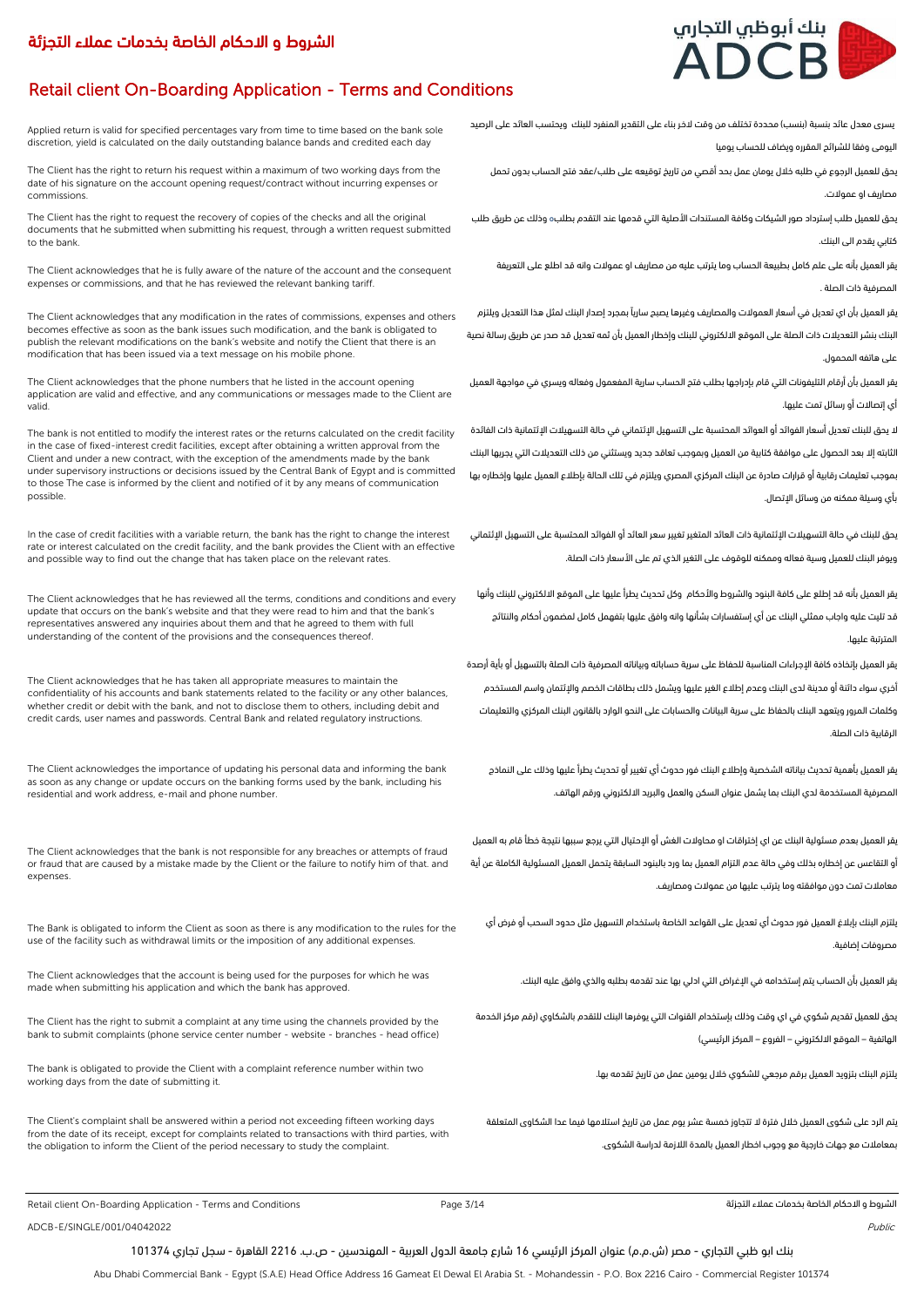# Retail client On-Boarding Application - Terms and Conditions

The bank is obligated to respond to the complaint in writing or electronically so that it includes the appropriate justifications or corrective measures, if any.

The Client may escalate the complaint to the Central Bank if his complaint is not answered within the prescribed period.

In the event that the Client does not accept the bank's response, he must notify the bank or the service provider in writing within fifteen working days from the date of receiving the response, including the reasons for non-acceptance.

In the event that the bank is notified of the non-acceptance of the response, the bank must reconsider and examine the complaint again, and give the final response to the Client within fifteen working days, accompanied by appropriate and clear justifications, especially if the response has not changed, with notifying the Client of his right to escalate the complaint to the Central Bank of Egypt in case The Client did not accept the second response from the bank.

### التصاعدية في قيمه الأقساط فقط. .<br>التصاعدية في قيمه الأقساط فقط.

Covering the rules regulating insurance with the terms and conditions of the contract in terms of the bank's competence to determine the companies that may be dealt with in this connection and to collect and recover the value of insurance installments and all related matters.

The bank reserves the right to request obtaining any documents, exemptions, tax returns, or statements related to the disclosure of the relevant tax status and to fulfil the documents supporting the ownership structure

The Client authorizes the Bank and agrees to disclose the confidentiality of its accounts, financial transactions, banking data, as well as related undertakings and representations, including personal information and documents submitted by it, to local and foreign regulators and law enforcement upon request, including but not limited to the IRS as well as International Data and Information Transfer Agency IDES For reasons of compliance with reporting requirements in accordance with FATCA law, external auditors and auditors, financial evaluation institutions, as well as the owner group and its foreign subsidiaries, correspondent banks or any other interested parties, and this authorization is a written permission issued by the account holder in accordance with the text of Article 140 of the Central Bank and Monetary Law No. 194 of 2020, all without conflict or prejudice to the exceptions and other disclosure cases established under the supervisory instructions and applicable laws in this regard.

The client acknowledges his knowledge and agreement that his failure to provide complete and correct information in accordance with the requirements of the bank exposes the client and its owners in the case of foreign (non-US) non-financial institutions to withholding tax on income or proceeds from American sources in accordance with the provisions of the tax compliance regulations.

The bank may take the necessary steps to protect Clients' funds in accounts that remain Dormant in the event that the Client does not initiate any movement for a period of one year for current accounts and mobile phone accounts, and two years for savings accounts. Under which the account is activated and includes the steps taken, necessary inquiries are made when debiting payments from the account or depositing funds in the account.

The bank may close the account in the event that a year has passed since its balance fell to zero, when the Client did not reactivate the account

يتعين على البنك اخطار العميل بأى من قنوات الاتصال المتاحة شهريا لمدة 3 شهور قبل اعتبار حساباته راكدة مستباته المدة المدين المتبار حساباته راكدة مستباته المدة على البنك اخطار العميل بأى من قنوات الاتصال المتاحة شهريا لمدة

The bank should notify the client of any of the available communication channels before and after listing his accounts within the dormant accounts and the resulting expenses.

Bank continues to cash any drawn checks and implement any standing instructions on dormant accounts, and this is not considered a reactivation of the account.

In the event that the account is considered Dormant, the Client must activate his accounts by authenticating the accounts balance and writing a request to reactivate the account.

يلتزم البنك بالرد على الشكوى كتابيا أو الكترونيا بحيث يتضمن ذلك المبررات المناسبة أو اإلجراءات التصحيحية إن وجدت.

يجوز للعميل تصعيد الشكوى للبنك المركزي في حالة عدم الرد على شكواه خالل الفترة المقررة.

في حالة عدم قبول العميل رد البنك ، يتعين عليه إخطار البنك أو مقدم الخدمة كتابيًا خالل خمسة عشر يوم عمل من تاريخ استالم الرد متضمنًا أسباب عدم القبول، وفي حالة عدم قيامه بذلك ُيعتبر قبوال ضمني للرد.

في حالة إخطار البنك بعدم قبول الرد، يجب علي البنك إعادة النظر وفحص الشكوى مرة أخري، والرد النهائي على العميل خالل خمسة عشر يوم عمل، مصحوبًا بالمبررات المناسبة والواضحة خاصة إذا لم يتغير الرد، مع إخطار العميل بحقه في تصعيد الشكوى للبنك المركزي المصري في حالة عدم قبول العميل الرد الثاني من البنك.

تغطية القواعد المنظمة للتأمين بشروط وأحكام التعاقد من حيث إختصاص البنك بتحديد الشركات التي يجوز التعامل معها في هذا الصلة وتحصيل قيمة أقساط التأمين وإستردادها وكافة األمور ذات الصلة.

يحتفظ البنك بحق طلب الحصول على اي مستندات وإعفاءات أو إقرارات ضريبية أو إقرارات كشف الحالة الضريبية ذات الصلة واستيفاء المستندات المؤيدة لهيكل الملكية

يفوض العميل البنك ويوافق على الكشف عن سرية حساباته ومعامالته المالية والبيانات المصرفية وكذلك التعهدات واإلقرارات ذات الصلة بما يتضمن المعلومات الشخصية والمستندات المقدمة منه وذلك للجهات الرقابية و جهات إنفاذ القانون المحلية واألجنبية عند طلبها بما يشمل على سبيل المثال ال الحصر مصلحة الضرائب على الدخل األمريكية IRS وكذلك وكالة نقل البيانات والمعلومات الدولية IDES لدواعي اإللتزام بمتطلبات اإلبالغ وفقًا لقانون فاتكا، والمراقبين والمراجعيين الخارجيين ومؤسسات التقييم المالية وكذا للمجموعة المالكة وفروعه األجنبية التابعة له او البنوك المراسلة أو أي جهات معنية أخرى ، و يعد هذا التفويض بمثابة إذن كتابي صادر عن صاحب الحساب طبقًا لنص المادة 140 من قانون البنك المركزي والنقد رقم 194 لسنة 2020 و ذلك كله دون تعارض او إخالل باالستثناءات و حاالت اإلفصاح األخرى المقررة بموجب التعليمات الرقابية و القوانين المطبقة في هذا الشأن .

يقر العميل بعلمه وموافقته على ان عدم تقديمه لمعلومات كاملة و صحيحة وفقآ لمتطلبات البنك يعرض العميل ومالكيه في حالة المؤسسات الأجنبية (غير الأمريكية) غير المالية للاستقطاع الضريبي على الدخل أو العائدات الآتية من مصادر أمريكية وفقًا لما تنص عليه لوائح االلتزام الضريبى.

يجوز للبنك إتخاذ الخطوات الالزمه لحماية أموال العمالء في الحسابات التي تبقي راكده في حال عدم مبادرة العميل بأي حركه لمدة عام بالنسبة للحسابات الجارية وحسابات الهاتف المحمول وعامان بالنسبة لحسابات التوفير وال تعتبر المعامالت التى يقوم بها البنك على حسابات العمالء مثل خصم الرسوم أوإضافة العوائد من المعامالت التى يتم بموجبها تنشيط الحساب وتتضمن الخطوات المتخذه ، إجراء االستفسارات الالزمة عند إجراء خصم الدفعات من الحساب أو إيداع األموال في الحساب.

يجوز للبنك غلق الحساب فى حالة مرور عام على انخفاض رصيده الى صفر وذلك عند عدم قيام العميل بإعادة تنشيط الحساب.

يتعين على البنك اخطار العميل بأى من قنوات االتصال المتاحة قبل وبعد ادراج حساباته ضمن الحسابات الراكدة بالمصروفات الناتجة عن ذلك

تستمر البنوك فى صرف أيه شيكات مسحوبة وتنفيذ اى تعليمات مستديمة على الحسابات الراكدة وال يعتبر ذلك اعادة تنشيط للحساب.

فى حالة إعتبار الحساب راكدٌا يتعين على العميل القيام بتنشيط حساباته من خالل المصادقة على رصيد الحسبابات وكتابة طلب إعادة تنشيط الحساب.

Retail client On-Boarding Application - Terms and Conditions Page 4/14 التجزئة عمالء بخدمات الخاصة االحكام و الشروط

ADCB-E/SINGLE/001/04042022 Public

بنك ابو ظبي التجاري - مصر (ش.م.م) عنوان المركز الرئيسي 16 شارع جامعة الدول العربية - المهندسين - ص.ب. 2216 القاهرة - سجل تجاري 101374

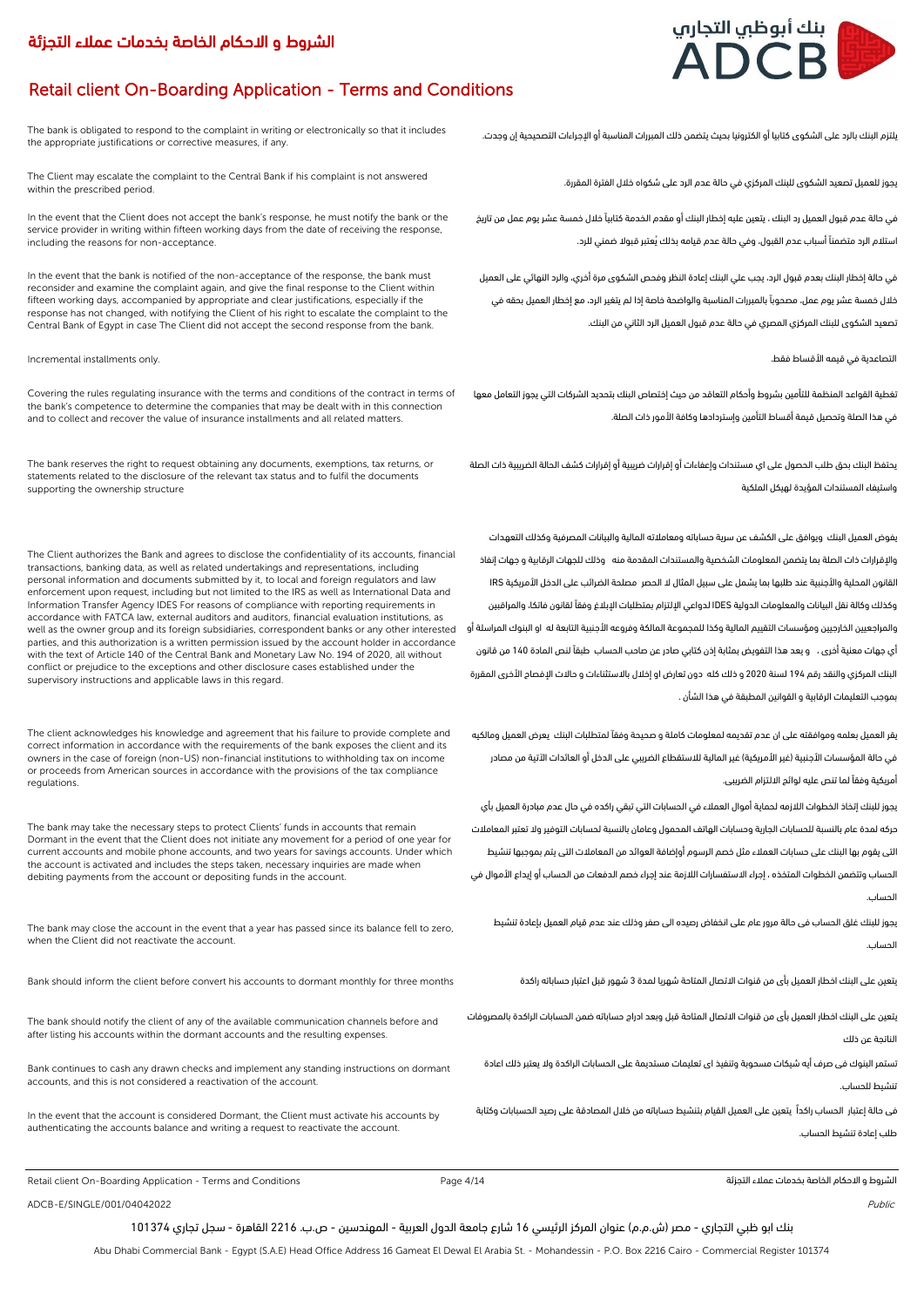

# Retail client On-Boarding Application - Terms and Conditions

I/We declare achnoledment and agreement on the terms that govern our dealing with the bank and rules govering the disposal of Account or / and Al Naharda account stated

I/We declare that I am/we are aware of the bank's decision currently with our recognation under the bank sole descrtion to make any amendment without the need ot prior Approval from me/us with my/our commitment to adibe by including general terms & conditions stipulated overleaf that I/We understood and accepted it.

These terms and conditions are governed and interpreted in accordance with the laws of the Arab Republic of Egypt.

Fees and commissions are deducted against this service, and we have a Schedule of Charges (SOC) available through ADCB-E branches, Call Center 16862 and the bank's website adcb.com.eg

The bank can issue changes / modifications / additions / deletions to all or any of the terms and conditions at any time and without prior notice to the client. The client is notified by sending regular contact notifications and / or showing changes on the website and it will be available at all branches of Abu Dhabi Commercial Bank - Egypt before activating these changes if the client continues to keep his account (s) with the bank, it indicates the acceptance and approval of the client on these changes .

In the event that the client violates any of the terms of this contract, the bank has the right to take all legal actions and / or notify the central bank of this violation and the consequences thereof.

For inquiries and / or complaints, you can call the hotline 16862 16862 ساخن الخط على اإلتصال يتم الشكاوى أو/و لالستفسارات

The client has the right to file a complaint with the bank in the event of any problem and in case the complaint is not answered in writing or electronically by the bank within a period of (15) working days, he is entitled to inform the Central Bank of Egypt.

Instructions and provisions issued periodically can be found on the Bank website adcb.com.eg مكن الإطلاع على تعليمات والأحكام التي تصدر بصفة دورية على الموقع الإلكتروني للبنك وadcb.com.eg من الإملاكات التي تصدر بصفة دورية

## شروط و احكام كارت الخصم المباشر Conditions and Conditions and Conditions and Conditions and Conditions and Con

### تعريفات Definitions

A) The applicant, which means any person who maintains the account (s) mentioned in the application form and from whom the bank issues a basic card or an additional card at his request.

B) The ATM, meaning any ATM belonging to the bank or any other bank that is a member of the banking network and accepts the card, and for any bank that accepts electronic cards.

C) The bank, which means ADCB - Favpt and its successor (his successors) / or assigns to him / them.

D) Card, which includes and includes the e-card from Abu Dhabi Commercial Bank and will also include the primary card and the supplementary card.

E) Cardholder, means the Primary Cardholder or Supplementary Cardholder to whom the Card is issued by the Bank.

F) The cardholder's account, which means the current account / savings account / or any type of account to which the card is issued and maintained by the card holder with the bank.

G) The PIN, meaning the personal identification number issued to the card holder. .البطاقه حامل إلي الصادر الشخصي التعريف رقم ويعني ، التعريفي الرقم( خ

H) Basic account, which means the account of the applicant specified in the application form.

I) The original cardholder, meaning any person who maintains the account of the cardholder to whom the card is issued by the bank.

ر( حامل البطاقه اإلضافي ، ويعني حامل البطاقه الذي يرشحه حامل البطاقه األصلي Cardholder original the by nominated Cardholder the means ,Cardholder Additional) J

The Debit Card issued by the bank is exclusively for electronic use only, and this card must be used only by the card holder in specific ATMs and electronic points of sale that are designated to identify the magnetic circle contained in these cards.

أقر انا/ نحن قد احطت/أحطنا علما و وافقنا على الشروط التى تحكم معامالتنا مع البنك وتنظم قواعد التصرف فى الحساب و/ أو حساب النهاردة المذكور

أقر أنا/ نحن بعلمى/بعلمنا لقرارات البنك فى الوقت الحاضر مع اقرارى/ اقرارنا بااللتزام بها مع أحقية البنك فى اجراء أى تعديالت دون الحاجة الى موافقة مسبقة منى/ منا مع تعهدى/ تعهدنا بااللتزام بها وبما فى الشروط واالجكام المبينة خلفة والتى فهمتها / فهمناها واقبل / ونقبل بها

تخضع هذه الأحكام والشروط وتفسر وفقاً لقوانين جمهورية مصر العربية.

يتم خصم رسوم وعموالت مقابل هذه الخدمة ، ولدينا جدول الرسوم )SOC )المتاح من خالل فروع بنك ابو ظبي التجاري - مصر ، ومركز االتصال 16862 وموقع البنك eg.com.adcb

يمكن للبنك القيام بإصدار تغييرات / تعديالت / إضافات / حذوفات علي كل أو أي من األحكام والشروط في أي وقت ويتم إبالغ العميل من خالل إرسال أشعارات االتصال االعتياديه و / أو إظهار التغييرات علي موقع االنترنت وستكون متوفره لدي كافة فروع بنك ابو ظبي التجاري - مصر قبل تفعيل هذه التغييرات في حال استمرار العميل بالاحتفاظ بحسابه (حساباته) لدي البنك ، فأنه يشير إلي قبول وموافقة العميل علي هذه التغييرات.

فى حالة اخالل العميل بأي من بنود هذا التعاقد يحق للبنك اتخاذ كافة اإلجراءات القانونيه و/أو إخطار البنك المركزي بهذا

االخالل وما يترتب على ذلك من آثار.

يحق للعميل تقديم شكوى للبنك فى حالة مواجهة أى مشكلة وفى حالة عدم الرد على الشكوى كتابيًا أو الكترونيًا من قبل البنك فى خلال مدة (15) يوم عمل ، يحق له ابلاغ البنك المركزي المصري.

أ) مقدم الطلب ، ويعني أي شخص يحتفظ بالحساب (الحسابات) المذكوره في إستمارة الطلب والذي يقوم البنك بإصدار بطاقه أساسيه أو بطاقه إضافيه بطلب منه.

ب) جهاز الصراف الآلي ، ويعني أي ماكينة صراف آلي تابعه للبنك أو لأي بنك آخر يكون عضواً في الشبكه المصرفيه ويقبل البطاقه ، وألي بنك يقبل بطاقات إلكترونيه.

ت) البنك ، ويعني بنك ابو ظبي التجاري- مصر وخليفته (خلفائه) / أو المتنازل له / لهم.

ث) البطاقة ، وتعني وتتضمن البطاقه الإلكترونيه من بنك ابو ظبي التجاري وستتضمن كذلك البطاقه الأساسيه والبطاقه اإلضافيه.

د) حامل البطاقه ، ويعني حامل البطاقه الأساسيه أو حامل البطاقه الإضافيه الذي يتم إصدار البطاقه إليه من البنك.

ح) حساب حامل البطاقه ، ويعني الحساب الجاري / أو حساب التوفير / أو أي نوع حساب تصدر له البطاقه ويحتفظ به حامل البطاقه لدي البنك.

د) الحساب الأساسي ، ويعني حساب مقدم الطلب المحدد في إستمارة الطلب.

ذ) حامل البطاقه الأصلي ، ويعني أى شخص يحتفظ بحساب حامل البطاقه الذي يتم إصدار البطاقه إليه من البنك.

ان البطاقه اإللكترونيه الصادره من البنك مخصصه حصرًا لإلستخدام االلكتروني فقط وعليه يجب استخدام هذه البطاقه فقط من قبل حامل البطاقه في أجهزه صراف آلي محدده ونقاط البيع إلكترونيه التي تكون مخصصه للتعرف علي الدائره

المغناطيسيه الموجوده في هذه البطاقات.

Retail client On-Boarding Application - Terms and Conditions Page 5/14 التجزئة عمالء بخدمات الخاصة االحكام و الشروط

 $\triangle$  ADCB-E/SINGLE/001/04042022 Public

بنك ابو ظبي التجاري - مصر (ش.م.م) عنوان المركز الرئيسي 16 شارع جامعة الدول العربية - المهندسين - ص.ب. 2216 القاهرة - سجل تجاري 101374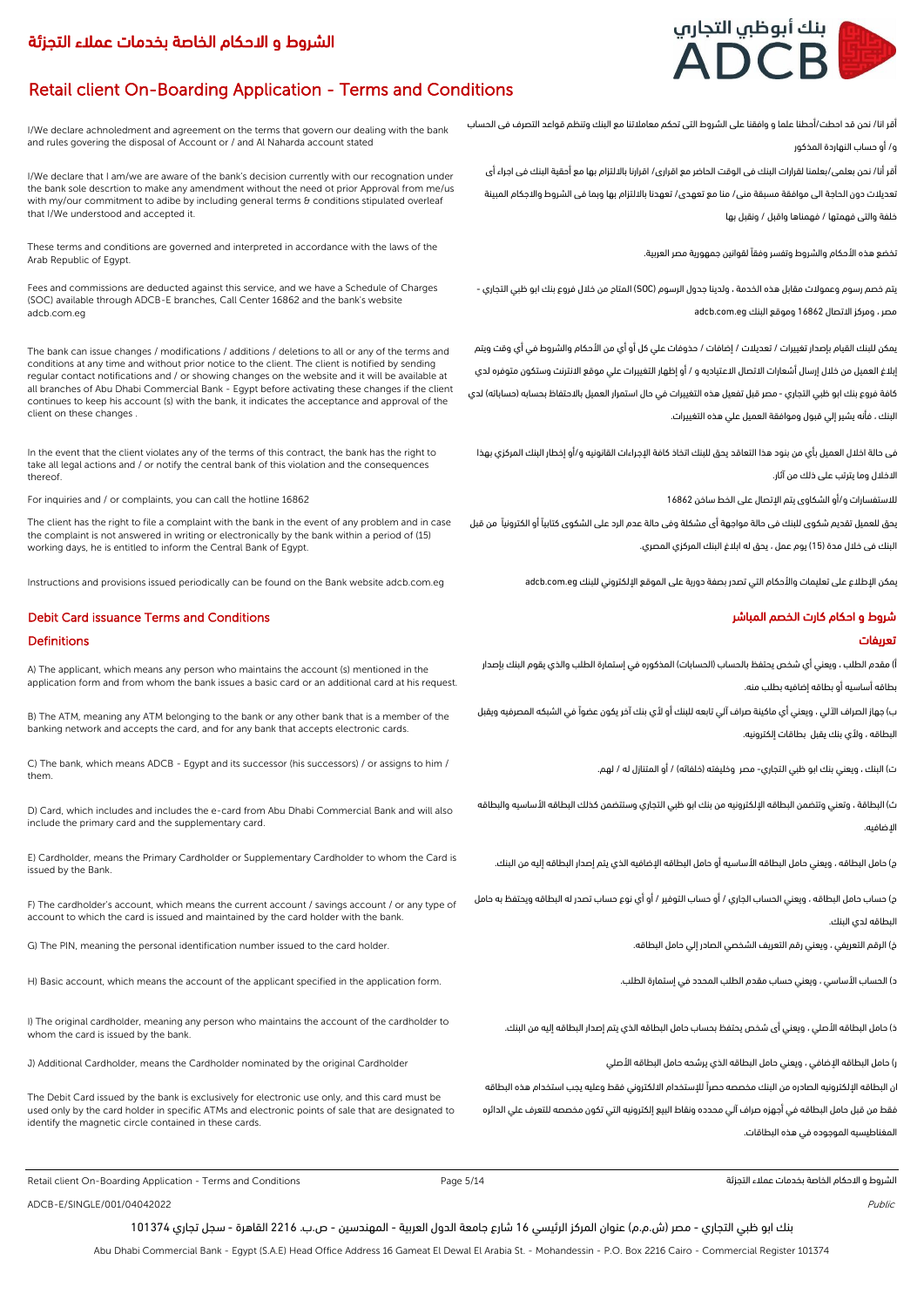# بنك أبوظبي التجارب ADCB

# Retail client On-Boarding Application - Terms and Conditions

The bank will not be responsible for any loss, financial damage, or otherwise caused by the cardholder as a result of unlawful use of the card in accordance with this paragraph. In spite of this, the bank reserves the right to limit the value of all non-electronic transactions to the cardholder's account.

The bank can issue an additional card (s) to a person (s) identified by the original cardholder, but the original cardholder will be irrevocably responsible for all amounts that may arise from the use of the additional card (s).

Cards remain the property of the bank at all times. Upon request, all and any card issued for use at the account of the card holder must be returned to the bank or to any other person acting as the bank.

Any amount related to any transaction made through the ATM / POS at a currency other than the "EGP" currency is transferred according to the exchange rate set by the bank on the day of the transaction and the amount is deducted from the cardholder's account. Cash withdrawals, fees and inquiries are deducted from the balance or any other fees according to the prevailing rates and as determined by the bank from time to time from the account mentioned above.

The bank can at any time without notice cancel or suspend the right to use the card or refuse to reissue or exchange it without prejudice to the obligations of the card holder described in this document that remains in effect until all the obligations of the card are paid.

The card holder must sign it upon receipt at the place designated for that, and it should be used only

أ( من قبل حامل البطاقة. .holder card the By) A

B) Subject to the terms and conditions specified at the time of use. .االستخدام وقت في المحددة والشروط لألحكام تخضع( ب

ت) ضمن حدود الرصيد المتوفر في حساب حامل البطاقة. البطاقة المتوفر في حساب حامل البطاقة المتوفر في حساب في المتو

The bank can, according to its absolute choice, and without prior notice, refuse any permit to deal with the cash withdrawal / commercial transaction carried out by the client, and other parties can be informed of this withdrawal and rejection.

Cash withdrawals and balance inquiries from the ATM are limited to any other bank that is a member of the (1,2,3) banking network / or any other ATM network. Only on the primary account specified for the card and subject to the usual fees that are determined from time to time and are restricted to the "main account".

The validity of the supplementary card (s) depends on the validity of the primary card. Upon termination of use of the primary card for any reason, the use of the additional card (s) will also be terminated.

The bank deducts from the cardholder all the amounts that are disbursed through cash withdrawals, transfers, direct deductions and payments for goods with the ADCB or any other points of sale and any other payments made through the use of the card with deduction of all bank charges related to it, but in the event of emergence Overdraft on the account for any reason as a result of induced cash withdrawal using the card. The cardholder bears the responsibility to pay the overdraft amount with interest, fees and commission immediately upon request of the bank.

The bank will not bear any responsibility towards the cardholder in the event that the card is not accepted by any other party or for any reason and is not accepted at any ATM, in addition to that the bank will not bear in any case any responsibility for the quality of the goods and / or services that The cardholder purchases it using the card and the cardholder must accept all discounts arising as a result of using the card.

The card PIN is issued at the responsibility of the cardholder and the bank will not bear any responsibility whatsoever for any loss / damage arising from the use of the card and / or its PIN

The cardholder must keep the PIN secretly and take care to ensure the integrity of the card and the PIN to prevent its misuse. If the card is lost or stolen, the cardholder must notify the bank branch that maintains his account immediately or call the phone number / 16862 and confirm this fact in writing and the cardholder alone is fully responsible for any bad use of the card resulting in the loss / theft of the card and the PIN Or if the identifier becomes known to another person.

لن يكون البنك مسئوًال عن أي خسارة أو ضرر مالي أو خالفه الذي يتسبب به حامل البطاقة نتيجة الستخدام غير شرعي للبطاقة استنادًا لهذه الفقرة. وعلي الرغم من ذلك يحتفظ البنك بحقه في تقييد قيمة كافة المعامالت غير االلكترونية علي حساب حامل البطاقة.

يمكن للبنك إصدار بطاقة (بطاقات) إضافية إلى شخص (أشخاص) يحددهم حامل البطاقة الأصلي ، ولكن سيكون حامل البطاقة الأصلي مسئولآ بشكل غير قابل للإلغاء عن كافة المبالغ التي قد تنشأ من استخدام البطاقة (البطاقات) الإضافية.

تبقي البطاقات ملك البنك في جميع األوقات. وعند الطلب يجب إعادة كافة وأي بطاقة صدرت الستخدامها علي حساب حامل البطاقة إلي البنك أو إلي أي شخص آخر يقوم مقام البنك.

يتم تحويل أي مبلغ خاص بأي معاملة يتم إجراءها عبر جهاز الصراف اآللي / نقاط البيع بعملة غير عملة "ج.م.ع" حسب سعر الصرف المحدد من قبل البنك في يوم إجراء المعاملة وخصم المبلغ من حساب حامل البطاقة. يتم استقطاع السحوبات النقدية والرسوم واالستفسارعن الرصيد أو أي رسوم أخري بحسب األسعار السائدة وكما يحددها البنك من وقت آلخر من الحساب المذكور أعاله.

يمكن للبنك في أي وقت وبدون إشعار أن يقوم بإلغاء أو إيقاف الحق باستخدام البطاقة أو رفض إعادة إصدارها أو تبديلها بدون المساس بإلتزامات حامل البطاقة الموضحة في هذا المستند الذي يبقي ساري المفعول حتي يتم تسديد كافة االلتزامات الخاصة بالبطاقة.

يجب علي حامل البطاقة توقيعها فور إستالمها في المكان المخصص لذلك ويجب إستخدامها فقط

يمكن للبنك وفق خياره المطلق وبدون إشعار مسبق رفض أي تصريح لمعامله سحب نقدي / معاملة تجارية يقوم بها العميل

ويمكن إبالغ أطراف أخري بهذا السحب والرفض.

تقتصر السحوبات النقدية واالستعالم بشأن الرصيد من جهاز الصراف اآللي في أي بنك آخر يكون عضوًا في شبكة ) 1،2،3 ( المصرفية / أو أي شبكة صراف آلي آخر. فقط علي الحساب األساسي المحدد للبطاقة وتخضع للرسوم المعهودة التي يتم تحديدها من حين آلخر ويتم تقييدها علي "الحساب األساسي".

سريان صلاحية البطاقة (البطاقات) الإضافية تعتمد على صلاحية البطاقة الأساسية. وعند إنهاء استخدام البطاقة الأساسية لأي سبب كان فسيتم كذلك إنهاء استخدام البطاقة (البطاقات) الاضافية.

يخصم البنك من حامل البطاقة كافة المبالغ التي يتم صرفها من خالل السحوبات النقدية والتحويالت والخصومات المباشرة والدفعات مقابل البضائع لدي بنك ابو ظبي التجاري أو أي نقاط بيع أخري وأي دفعات أخري يتم تسديدها عن طريق استخدام البطاقة مع خصم كافة الرسوم المصرفية المتعلقة بها غير أنه في حاله نشوء سحب علي المكشوف في الحساب ألي سبب كان نتيجة إحداث السحب النقدي بأستخدام البطاقة يتحمل حامل البطاقة مسئولية سداد المبلغ المسحوب علي المكشوف مع الفوائد والرسوم والعمولة فورًا عند طلب البنك.

لن يتحمل البنك أي مسئولية تجاه حامل البطاقة في حالة عدم قبول البطاقة من قبل أي أطراف أخري أو ألي سبب كان وعدم قبولها في أي جهاز صراف آلي باإلضافة إلي ذلك فلن يتحمل البنك في أي حال من األحوال أي مسئولية عن جودة البضائع و / أو الخدمات التي يشتريها حامل البطاقة باستخدام البطاقة ويجب علي حامل البطاقة قبول جميع الخصومات الناشئة كنتيجة الستخدام البطاقة.

يتم إصدار الرقم التعريفي الخاص بالبطاقة علي مسئولية حامل البطاقة ولن يتحمل البنك أي مسئولية مهما كانت عن أي خسارة / ضرر ينشأ من استخدام البطاقة و / أو الرقم التعريفي الخاص بها.

يتعين علي حامل البطاقة االحتفاظ بالرقم التعريفي بشكل سري وبذل كل العناية للتأكد من سالمة البطاقة والرقم التعريفي لمنع استخدامها بشكل سيئ. إذا فقدت البطاقة أو سرقت ، يتعين علي حامل البطاقة أن يخطر فرع البنك الذي يحتفظ بحسابه بذلك فورًا أو االتصال علي رقم التليفون / 16862 وتأكيد هذه الواقعة بشكل خطي ويتحمل حامل البطاقة وحده المسئولية كاملة عن أي استخدام سيئ للبطاقة نتج عنه فقدان / سرقة البطاقة والرقم التعريفي أو إذا أصبح الرمز التعريفي معروفًا لشخص آخر.

Retail client On-Boarding Application - Terms and Conditions Page 6/14 التجزئة عمالء بخدمات الخاصة االحكام و الشروط

ADCB-E/SINGLE/001/04042022 Public

بنك ابو ظبي التجاري - مصر (ش.م.م) عنوان المركز الرئيسي 16 شارع جامعة الدول العربية - المهندسين - ص.ب. 2216 القاهرة - سجل تجاري 101374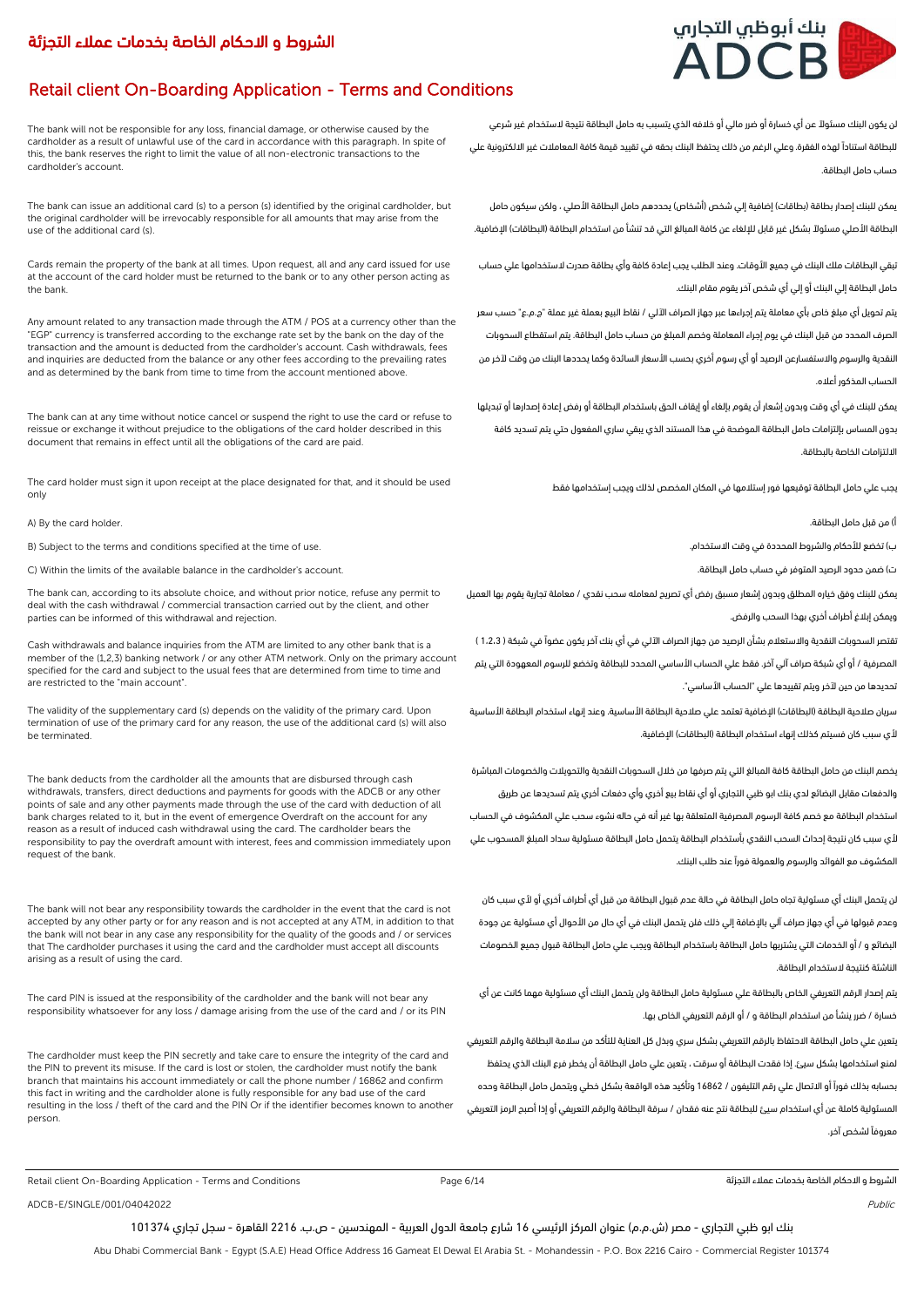# Retail client On-Boarding Application - Terms and Conditions

In the event that the lost or stolen card is recovered by the cardholder, he must not use the card and return it to the bank cut in two. The card holder must not use the PIN after informing the bank that it has been revealed.

The bank may, at its absolute choice, issue a replacement card for any lost or stolen card. Or a new PIN and deduction of any fees (if any) that the bank had previously determined or determined from time to time.

The bank informs the client as soon as there is any amendment to the rules for the use of the service such as withdrawal limits or impose any additional service.

The bank issues cards based on the concept that the goods and services that are obtained through the use of the card will not be resold or returned to the cardholder's account provided the merchant agrees to these provisions.

The Cardholder shall at all times remain responsible for any transaction made by using the Card and shall compensate the Bank for any loss / damage caused by unauthorized use of the Card and its PIN. The bank records for any transaction made by using the card are with the absolute intention of any transactions. It will be binding for all purposes. Especially for legal proof purposes.

The cardholder must review all transactions that occur by using the card that appears in the cardholder's statement of account in the event of any inconsistencies (discrepancies) or differences (discrepancies). He shall notify the bank in writing of this within two weeks of the date of the disclosure. When it fails to inform the bank, all transactions that have been made through the use of the card will be confirmed. The bank records related to the use of the electron card / any other card issued by the bank will be deemed intent and will be fully binding on the card holder / applicant for all purposes.

I declare that I have read all terms and conditions mentioned in Account Opening Request and I'm fully aware of it and I acknoledge that it applies in full to this request.

Fees and commissions are deducted against this service, and we have a Schedule of Charges (SOC) available through ADCB-E branches, Call Center 16862 and the bank's website adcb.com.eg

### Terms and Conditions for Certificate of Deposit ادخار شهادات لشراء األحكام و الشروط

Certificate increment is EGP 1000 and its folds minimum purchase of EGP 5000 in case of (Floating Certificate & Amwally ) .

Certificate increment is USD 500 and its folds minimum purchase of USD 500 in case of USD Prime Certificate of deposit

Purchase of Certificate is unlimited. .اقصى حد بدون الشراء

The value of the certificate shall be disbursed at the end of its tenor from the issuing branch at maturity date and can be disbursed from any other branch after referring to the issuing branch.

Certificate is nominal and cannot be endorsed but can be mortgaged to guarantee any facilities granted as instructed by the certificate holder

The certificate holder may borrow / issue a credit card against the certificate in accordance with the applied terms and conditions of Abu Dhabi Commercial Bank - Eqypt

All facilities granted against this certificate shall be paid back in full, in addition to all returns resulted before redeem of the certificate value.

The return shall be calculated starting as of the following working day pursuant the date of purchase.

الشهادة ذات عائد متغير مرتبط بسعر ايداع الكوريدور المعلن من البنك المركزي. . . . . . . . . . . . . . . . . . .<br>الشهادة ذات عائد متغير مرتبط بسعر ايداع الكوريدور المعلن من البنك المركزي. . . . . . . . . . . . . . . . . . .

| Frequency | Interest rate                |
|-----------|------------------------------|
| Monthly   | CBE Placement rate (-0.75%)  |
| Quarterly | CBE Placement rate (-0.50 %) |

Retail client On-Boarding Application - Terms and Conditions التجزئة عمالء بخدمات الخاصة االحكام و الشروط

 $\triangle$  ADCB-E/SINGLE/001/04042022 Public

بنك ابو ظبي التجاري - مصر (ش.م.م) عنوان المركز الرئيسي 16 شارع جامعة الدول العربية - المهندسين - ص.ب. 2216 القاهرة - سجل تجاري 101374

Page 7/14

Abu Dhabi Commercial Bank - Egypt (S.A.E) Head Office Address 16 Gameat El Dewal El Arabia St. - Mohandessin - P.O. Box 2216 Cairo - Commercial Register 101374



في حال استعادة البطاقة المفقودة أو المسروقة من قبل حامل البطاقة يتعين عليه أن ال يستخدم البطاقة وأن يعيدها إلي البنك مقطوعة إلي نصفين. كما يتعين علي حامل البطاقة عدم استخدام الرقم التعريفي بعد إبالغ البنك بأنه قد كشف.

يجوز للبنك باختياره المطلق إصدار بطاقة بديلة ألي بطاقة مفقودة أو مسروقة. أو رقمًا تعريفيًا جديدًا واستقطاع أي رسوم (إن وجدت) يكون قد حددها البنك مسبقآ أو يحددها من وقت لآخر.

يقوم البنك بابالغ العميل فور حدوث أى تعديل على القواعد الخاصة باستخدام الخدمة مثل حدود السحب او فرض أى مصروفات اضافية.

يصدر البنك البطاقات علي أساس المفهوم بأن البضائع والخدمات التي يتم الحصول عليها عن طريق استخدام البطاقة لن يتم إعادة بيعها أو إعادة قيمتها إلي حساب حامل البطاقة شريطة موافقة التاجر علي هذه األحكام.

يتعين علي حامل البطاقة في كل الأوقات أن يبقي مسئولآ عن أي معاملة تمت عن طريق استخدام البطاقة وسيقوم بتعويض البنك عن أي خسارة / ضرر تسبب بها استخدام غير مصرح به للبطاقة والرقم التعريفي الخاص بها. وتكون سجالت البنك الخاصة بأي معاملة تتم عن طريق استخدام البطاقة بنية قاطعة لأي تعاملات. وستكون ملزمة لكافة الأغراض. وبالأخص لأغراض الاثبات القانوني.

يتعين علي حامل البطاقه مراجعة كافة المعامالت التي تتم عن طريق استخدام البطاقه التي تظهر في كشف حساب حامل البطاقه في حال وجود أي تضارب (تضارابات) أو اختلاف (اختلافات). ويتوجب عليه إخطار البنك خطيآ بذلك خلال أسبوعين من تاريخ الكشف. وعند فشله إلبالغ البنك بذلك سيتم تأكيد صحة كافة المعامالت التي تمت عن طريق استخدام البطاقه. وستعتبر سجالت البنك المتعلقه باستخدام بطاقه إلكترونيه / أي بطاقه أخري صادره عن البنك بنية قاطعه وستكون ملزمه بالكامل علي حامل البطاقه / مقدم الطلب لكافة األغراض.

أقر أنني قد اطلعت علي كافة الشروط واألحكام الواردة بطلب فتح الحساب و أنني علي علم تام بها و أقر بسريانها كاملة علي هذا الطلب

يتم خصم رسوم وعموالت مقابل هذه الخدمة ، ولدينا جدول الرسوم )SOC )المتاح من خالل فروع بنك ابو ظبي التجاري - مصر ، ومركز االتصال 16862 وموقع البنك eg.com.adcb

فئة الشهادة 1000 جنيه ومضاعفاتها والحد األدنى للشراء 5000 جنيه . فى حالة شراء شهادات اموالى والمتغيره .

فئة الشهادة 500 دوالر ومضاعفاتها والحد األدنى للشراء 500 دوالر . فى حالة شراء شهادة ادخار برايم بالدوالر .

تصرف قيمة الشهادة في نهاية مدتها من الفرع المصدر لها في تاريخ اإلستحقاق و يمكن صرفها من أى فرع آخر بعد الرجوع للفرع المصدر.

الشهادة إسميه ال يجوز تظهيرها ولكن يقبل رهنها لضمان اى تسهيالت تمنح كطلب صاحب الشهاده.

يمكن اإلقتراض / إصدار بطاقه ائتمان بضمان الشهاده وفقا لشروط و أحكام بنك ابو ظبي التجاري – مصر

يتم تسديد كافة التسهيالت الممنوحه بضمان الشهاده باإلضافه إلى عوائدها بالكامل قبل إسترداد قيمة الشهاده

يتم احتساب العائد بدءا من يوم العمل التالى لتاريخ الشراء.

| Frequency | Interest rate                | معدل العائد                        | دورية الصرف |
|-----------|------------------------------|------------------------------------|-------------|
| Monthly   | CBE Placement rate (-0.75%)  | يعادل سعر ايداع الكوريدور(% 0.75-) | شهری        |
| Quarterly | CBE Placement rate (-0.50 %) | يعادل سعر ايداع الكوريدور(% 0.50-) | ربع سنوی    |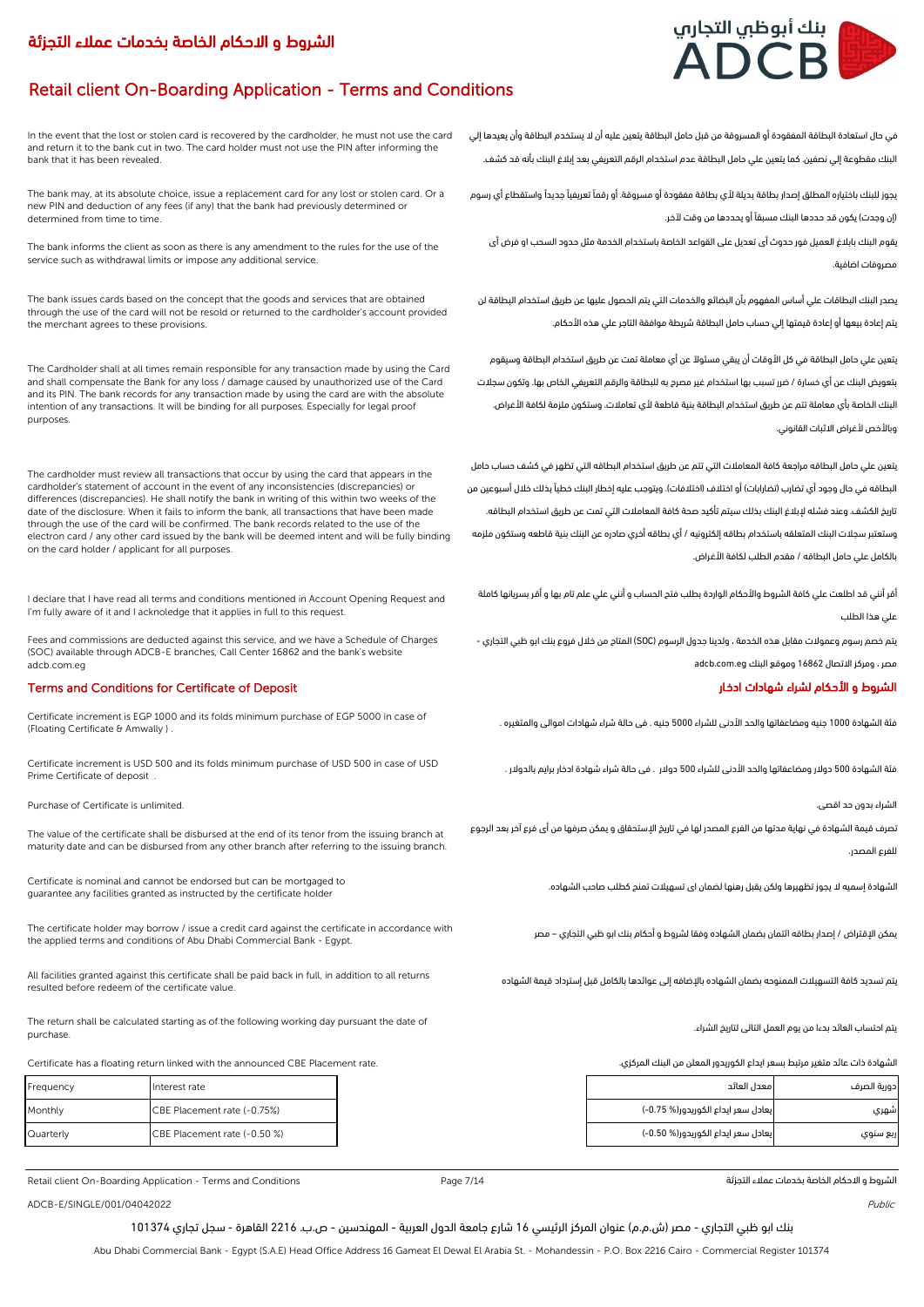# Retail client On-Boarding Application - Terms and Conditions

Floating Certificate will be issued as per the announced interest rate at the day of purchasing (where the interest rate is changing periodically according to the announced CBE rate at time).

In case of Amwally certificates Return is added at the end of each term according to frequency of payment (Monthly- Quarterly- Semiannualy-Annualy interest as per client request ).

In case of Floating certificates Return is added at the end of each term according to frequency of payment (Monthly- Quarterly) .

The certificate can be redeemed at least after six months from the date of issuance, in such case the return shall be calculated from the date of purchase and up to the date of redemption as follows

البنك المركزي في حينه)

فى حالة شهادات اموالى يتم اضافه العائد في نهاية كل مده حسب دورية العائد (شهري - ربع سنوى - نصف سنوى -

سنوى - عند استحقاق الشهادة وفقآل لطلب العميل(

بارسالها الي عنواننا المسجل طرفكم .

مضى عليها أكثر من ثالث سنوات

الجاري مالم يطلب الورثة استردادها قبل حلول أجلها

كافة القيود الالزمة الجراء هذة المقاصة

فى حالة شهادات االدخار المتغييره يتم اضافة العائد فى نهاية كل مدة حسب دورية العائد ) شهرى - كل ثالثة شهور (

فى حالة شهادات االدخار برايم بالدوالر يتم اضافة العائد ربع سنوى . . quarterly is Return certificates prime USD of case In

يمكن استرداد قيمة الشهاده بعد مرور ستة أشهر على الأقل من تاريخ الإصدار على أن يتم إحتساب العائد في حالة

االسترداد علي العائد من تاريخ الشراء وحتى تاريخ اإلسترداد على النحو التالي

| <b>Redemption Period</b> | After 6<br><b>Months</b> | Second Year Year | Third  | Certificate Type            | نوع الشهادة                | السنة الثالثة | السنة الثانية | بعد 6 شهور | فتره الإسترداد |
|--------------------------|--------------------------|------------------|--------|-----------------------------|----------------------------|---------------|---------------|------------|----------------|
| Deduction Ratio          | 5%                       | 4.5%             | 4%     | <b>Floating Certificate</b> | شهادة ادخار متغىره         | %4            | %4.5          | %5         | نسبه الخصم     |
| Deduction Ratio          | 1.50 %                   | 1.25%            | 1%     | USD Prime Certificate       | شهادة ادخار برايم بالدولار | %1            | % 1.25        | % 1.50     | نسبه الخصم     |
| Deduction Ratio          | 4%                       | 3.75 %           | 3.50 % | Amwally Certificate         | شهادة ادخار أموالى         | % 3.50        | % 3.75        | %4         | نسبه الخصم     |

Purchasing for individuals only (Egyptians or foreigners) in case of Floating certificate and Amwally certificate .

## Terms and Conditions for Time Deposits االدخار لودائع األحكام و الشروط

.<br>اذا ما تم تحديد الوديعة فإنه يسري عليها سعر العائد السائد بالبنك في تاريخ التجديد العائد البنك في تاريخ التجديد

Notices and account statements shall be sent to the fixed address of the bank upon each renewal of the deposit or according to our instructions communicated to you in this regard. In the event that we do not object in writing to the account statements within (15) days from the date of sending them, this shall be considered as validation of the balance. Also, in the event that we request to deposit these statements in order to keep them with the bank, and we have not received the account statements and other correspondence that belong to us, within a date no later than a month from the date of the last account statements that were delivered to us. We authorize you to send it to our registered address.

We have no right to object or request to correct the deposit account, even if it is based on error, omission or repetition, with regard to restrictions that have been more than three years old.

In the event that we request that the deposit is liquidated before its maturity date, we agree to the rules prevailing in the bank in this regard.

If the depositor dies, the deposit continues until the end of the period during which the death occurred and is not renewed, and its value is added to the current account unless the heirs request its recovery before its maturity date

If our deposits are multiplied with the bank or its branches, each account is considered an independent fund from other accounts. Nevertheless, the bank has the right to clear between this account and any amount owed to us in any other account of any kind without the need for our approval and we authorize the bank to make all the necessary restrictions to execute this clearing

In the event that any commercial papers drawn on our current account are presented and the current account balance is insufficient to meet the value of the commercial paper, the bank is allowed to liquidate the deposit within the limits of the remainder of the payment of the value of that commercial paper without the need to refer to us or our approval.

These rules and conditions apply for all legal representatives and everyone who aquires my properties through the legitimate way.

### شروط و أحكام وديعة فرست جرين الدولاريه ذات العائد المدفوع مقدمآ مقدمات rerms and Conditions for First green dollar prepaid return والحكام وديعة فرست جرين الدولاريه ذات العائد المدفوع مقدمآ

Value or Time Deposit will be encashed at maturity date from issuer branch & it can be encashed from any other branch after referral to the issuer branch.

Prepaid return is credited to our account specified in this request

All granted facilities against Time Deposit & full returns should be paid from Time Deposit value. .الوديعة ربط لتاريخ التالي العمل يوم من بدءا العائد احتساب يتم

الشروط و االحكام الخاصة بخدمات عمالء التجزئة

يتم إضافة العائد مقدما الى حسابنا المحدد بهذا الطلب

للفرع المصدر

الشرعي

ADCB-E/SINGLE/001/04042022 Public Public Public Public Public Public Public Public Public Public Public Public Public Public Public Public Public Public Public Public Public Public Public Public Public Public Public Public

بنك ابو ظبي التجاري - مصر (ش.م.م) عنوان المركز الرئيسي 16 شارع جامعة الدول العربية - المهندسين - ص.ب. 2216 القاهرة - سجل تجاري 101374

Abu Dhabi Commercial Bank - Egypt (S.A.E) Head Office Address 16 Gameat El Dewal El Arabia St. - Mohandessin - P.O. Box 2216 Cairo - Commercial Register 101374

يسرى علي الشهادة المتغيرة سعر العائد المعلن يوم الشراء )حيث أن السعر يتم تغييره دوري ا حسب السعر المعلن من

الشراء للأفراد الطبيعيين فقط (سواء أجانب أو مصريين) فى حالة شهادات الادخار المتغيره و أموالى .

ترسل االشعارات وكشوف الحساب على العنوان الثابت لدى البنك عند كل تجديد للوديعة أو وفقا لتعليماتنا المبلغة اليكم في هذا الخصوص. وفى حالة عدم اعتراضنا كتابة على كشوف الحساب في خالل )15( يوم من تاريخ ارسالها يعتبر ذلك بمثابة مصادقة على الرصيد. كما انه في حالة طلبنا إيداع تلك الكشوف لالحتفاظ بها لدى البنك، وعدم استالمنا كشوف الحسابات و المراسالت االخري التي تخصنا، في موعد غايتة شهر من تاريخ اخر كشوف حساب تم تسليمها الينا. اننا نصرح لكم

ال يحق لنا االعتراض أو طلب تصحيح حساب الوديعة ولو كان مبنيا على خطا او سهو او تكرار وذلك فيما يتعلق بالقيود التي

اذا توفى المودع تستمر الوديعة قائمة حتى نهاية المدة التي حدثت خاللها الوفاة وال يتم تجديدها وتضاف قيمتها للحساب

اذا تعددت ودائعنا لدى البنك او فروعه اعتبر كل حساب مال مستقال عن الحسابات األخرى ومع ذلك يحق للبنك اجراء مقاصة بين هذا الحساب وبين اي مبلغ مستحقا علينا في اي حساب اخر ايا كان نوعه دون حاجة لموافقتنا وتفوض البنك في اجراء

فى حالة تقديم اية اوراق تجارية مسحوبة على حسابنا الجارى وكان رصيد الحساب الجاري غير كافي للوفاء بقيمة الورقة التجارية يسمح للبنك تسيبل الوديعة في حدود مابقی پسداد قيمة تلك الورقة التجارية دون حاجة الرجوع الينا او موافقتنا

تصرف قيمة الوديعة في نهاية مدتها من الفرع المصدر لها في تاريخ االستحقاق و يمكن صرفها من أي فرع أخر بعد الرجوع

تسري هذه القواعد والشروط في مواجهتنا وفى مواجهة كافة الممثلين القانونيين وكل من تؤول اليه ممتلكاتی بالطريق

في حالة طلب تسييل الوديعة قبل ميعاد استحقاقها نوافق على النظم السائدة بالبنك في هذا الخصوص



Retail client On-Boarding Application - Terms and Conditions **Page 8/14** Page 8/14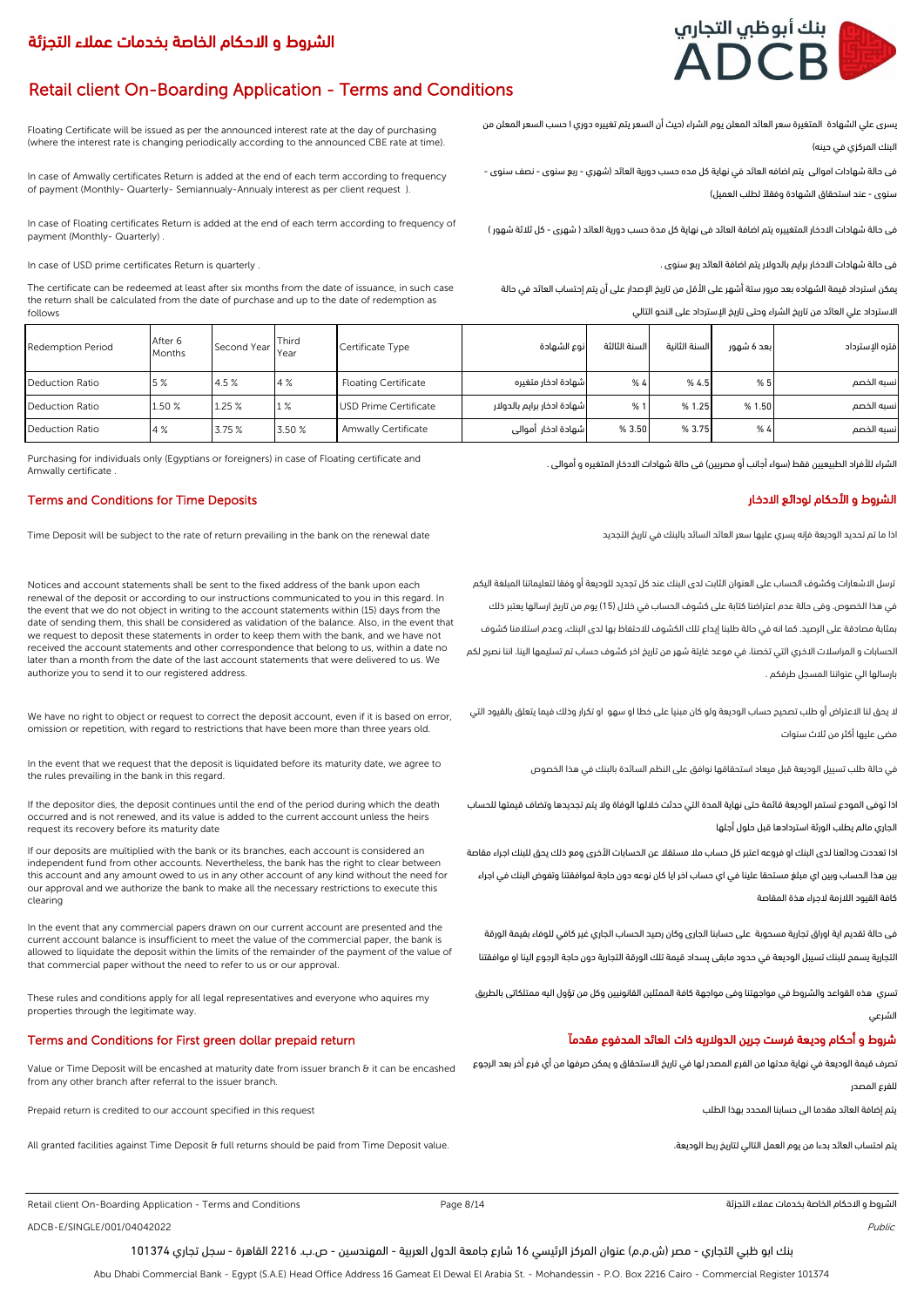## Retail client On-Boarding Application - Terms and Conditions

Time Deposit is setup according to published return rate at date of setup (where return rate is periodically changed according to prevailing rate at the time).

Time Deposit is paying fixed return

The TD interest rate is announced on the date of the issuance (as the rate is changed periodically according to the interest rates at the time)

Finance can be granted against Time Deposit as guarantee according to Abu Dhabi Commercial Bank - Egypt conditions.

Minimum Time Deposit amount is USD 1000 & multiples of USD 1000

I/We declare that the prepaid return for Time Deposit is treated as claims by the Bank all final maturity date of the fixed deposit

In case of funds blocking or legal seizure. I/We hereby authorize the Bank as per the Time Deposit request without any referral & contestation from us & without any responsibility on the bank to liquidate the Time Deposit immediately or deduct & refund the prepaid return from value of deposit prior the execution of any legal seizure or blockage.

In case of difference in Terms & Conditions between Arabic & English languages, the Terms & Conditions in Arabic is applied

### Breaking of The Time Deposit Pre-maturity Date االستحقاق تاريخ قبل الوديعة كسر عند

I/We hereby agree according to this request to deal as per Terms & Conditions prevailing at the Bank in present, in case of termination of Time Deposit prior maturity date & accept in this case to deduct prepaid return amount which received & immediately debit the amount from Time Deposit amount in addition to penalty of Time Deposit withdrawal prior maturity date which 1/ we accept to apply the Bank as a result of Time Deposit liquidates prior maturity date.

Value of Time Deposit can be redeemed only after minimum of six months from date of setup less value of prepaid return & return calculation & settlement in this case according to the Bank prevailing regulations & rates in this respect

These Terms & Conditions are in force against us  $\theta$  in confronting all legal representations  $\theta$  all inheritors through sharea regulations.

## الشروط و الأحكام الخاصة بالخدمة الهاتفية البنكية المستخدمة الهاتفية البنكية البنكية المستخدمة الهاتفية البنكية

"Telephone banking service" means the banking services provided by the bank over the phone, 24 hours a day.

"Expenses" means, for example, but not limited to, the price of stamps, postal and telegraph fees, transfer and collection fees, and various types of fees such as taxes and customs fees that the bank is obliged to pay on behalf of the client, as well as the fees of lawyers and accountants, litigation fees and their expenses.

According to this request, the bank provides banking services to the client by phone using the bank's identification number and the secret telephone number. These electronic services will be available in relation to the services provided by the bank, which it determines from time to time according to its absolute measure. And that relates to current accounts (credit and debit), savings accounts, deposits, card accounts, and any other account open to the client with the bank.

 The bank is obligated to implement all the instructions related to the service subject of the request to be received through telephone banking services from the client to deal with his accounts and is obligated to answer any inquiries from the client that are referred to him about these accounts, and the bank is also obligated to credit the client's account any Financial operations carried out by the aforementioned services.

The client's signature on these terms and conditions is considered an acknowledgment by him that he is aware of the existing restrictions on the use of telephone services and the continuity and uninterruptedness of telephone banking services depends on the use of technology and the restrictions based on its use, and accordingly, the client relieves the bank from any responsibility In the event that the client is unable to use the services for any reason beyond the bank's control. يتم تسديد كافة التسهيالت الممنوحة بضمان الوديعة باإلضافة إلى عوائدها بالكامل خصما من قيمة الوديعة

الوديعة ذات عائد ثابت

يتم ربط الوديعة بسعر العائد المعلن يوم الربط ( حيث أن السعر يتم تغييره دوريا حسب أسعار العائد في حينه )

يمكن الحصول على تمويل بضمان الوديعة وفقا لشروط بنك ابو ظبي التجاري - مصر .

الحد الأدنى للربط 1000 دولار و مضاعفات 1000 دولار.

اقر أنا / نقر نحن بان مبلغ العائد المدفوع مقدما التي تم صرفها مقابل وديعتي/ ودیعتنا الثابتة المذكورة أعاله ينبغي أن تعامل كمطلوبات اللبنك حتي موعد االستحقاق النهائي للوديعة الثابتة

في حالة أي تجميد للأموال أو حجز عليها, أفوض أنا / نفوض نحن البنك بموجب هذا الطلب دون رجعة في ذلك و بغض النظر عن أي اعتراض مني/منا ودون اي مسئوليه على البنك ونفوضه بتسييل الوديعة فورا أو خصم و استرداد العائد المدفوع مقدما من مبلغ الوديعة قبل تنفيذ اي حجز او تجميد

في حالة وجود اختالف في الشروط واألحكام بين اللغتين العربية واإلنجليزية ، يتم تطبيق الشروط واألحكام باللغة العربية

أوافق أنا/نوافق نحن بموجب هذا الطلب على الشروط و األحكام السائدة في البنك في الوقت الحاضر في حالة إنهاء الوديعة قبل تاريخ االستحقاق ,وأقر أنا/و نقر نحن بأنة في هذه الحالة فأن قيمة العائد المدفوع مقدما التي تم صرفها مقدما سوف تخصم و تسترد فورا بواسطة البنك من مبلغ الوديعة الثابتة باإلضافة إلي غرامة سحب الوديعة قبل تاريخ االستحقاق و التي يفرضها البنك عليا علينا نتيجة تسبیل الوديعة قبل تاريخ االستحقاق.

يمكن استرداد قيمة الوديعة بعد مرور ستة أشهر على األقل من تاريخ ربطها على أن يتم احتساب العائد في حالة االسترداد وفقا النظم واسعار البنك السائدة في هذا الخصوص.

تسري هذه القواعد و الشروط في مواجهتنا و في مواجهة كافة الممثلين القانونيين و كل من تؤول إلية ممتلكاتي بالطريق الشرعي

"الخدمة البنكيه الهاتفية " يقصد بها الخدمات البنكية التى يقدمها البنك عبر الهاتف على مدار )24( ساعة يوميا .

"المصروفات" يقصد بها على سبيل المثال ال الحصر ثمن الطوابع و اجور البريد و البرقيات ورسوم التحويل و التحصيل و مختلف انواع الرسوم كالضرائب و الرسوم الجمركيه التى يضطر البنك لسدادها نيابة عن العميل و كذا اتعاب المحامين و المحاسبين ورسوم التقاضى و مصروفاته .

بموجب هذا الطلب يقوم البنك بتقديم خدمات مصرفيه للعميل عن طريق الهاتف باستخدام الرقم التعريفى للبنك و الرقم السرى الهاتفى و سوف تكون هذه الخدمات االلكترونية متوفرة فيما يختص بالخدمات التى يقدمها البنك و التى يحددها من وقت لاخر وفقا لتدبيره المطلق. و التى تتعلق بالحسابات الجارية ( الدائنه و المدينة) و حسابات التوفير و الودائع و حسابات البطاقات و اى حساب اخر مفتوح للعميل لدى البنك .

يلتزم البنك بان ينفذ كافه التعليمات الخاصة بالخدمة موضوع الطلب الى ترد اليه عن طريق الخدمات المصرفية الهاتفية من العميل للتعامل على حساباته و يلتزم بان يجيب على اى استفسار من قبل العميل يرد اليه عن هذه الحسابات, كما يلزم البنك بان يقيد على حساب العميل اية عمليات ماليه تنفذ بواسطة الخدمات السابقه الذكر.

يعتبر توقيع العميل على هذه البنود و االشتراطات اقرار منه بأنه على علم بالقيود القائمة على استخدام الخدمات الهاتفية و استمرارية و عدم انقطاع الخدمات المصرفية الهاتفية يعتمد على توظيف التكنولوجيا و القيود القائمة على استخدامها , و عليه بموجب هذا فان العميل يعفى البنك من ايه مسئوليه فى حالة عدم تمكن العميل من استخدام الخدمات الى سبب خارج عن ارادة البنك .

Retail client On-Boarding Application - Terms and Conditions التجزئة عمالء بخدمات الخاصة االحكام و الشروط

Page 9/14

ADCB-E/SINGLE/001/04042022 Public

بنك ابو ظبي التجاري - مصر (ش.م.م) عنوان المركز الرئيسي 16 شارع جامعة الدول العربية - المهندسين - ص.ب. 2216 القاهرة - سجل تجاري 101374

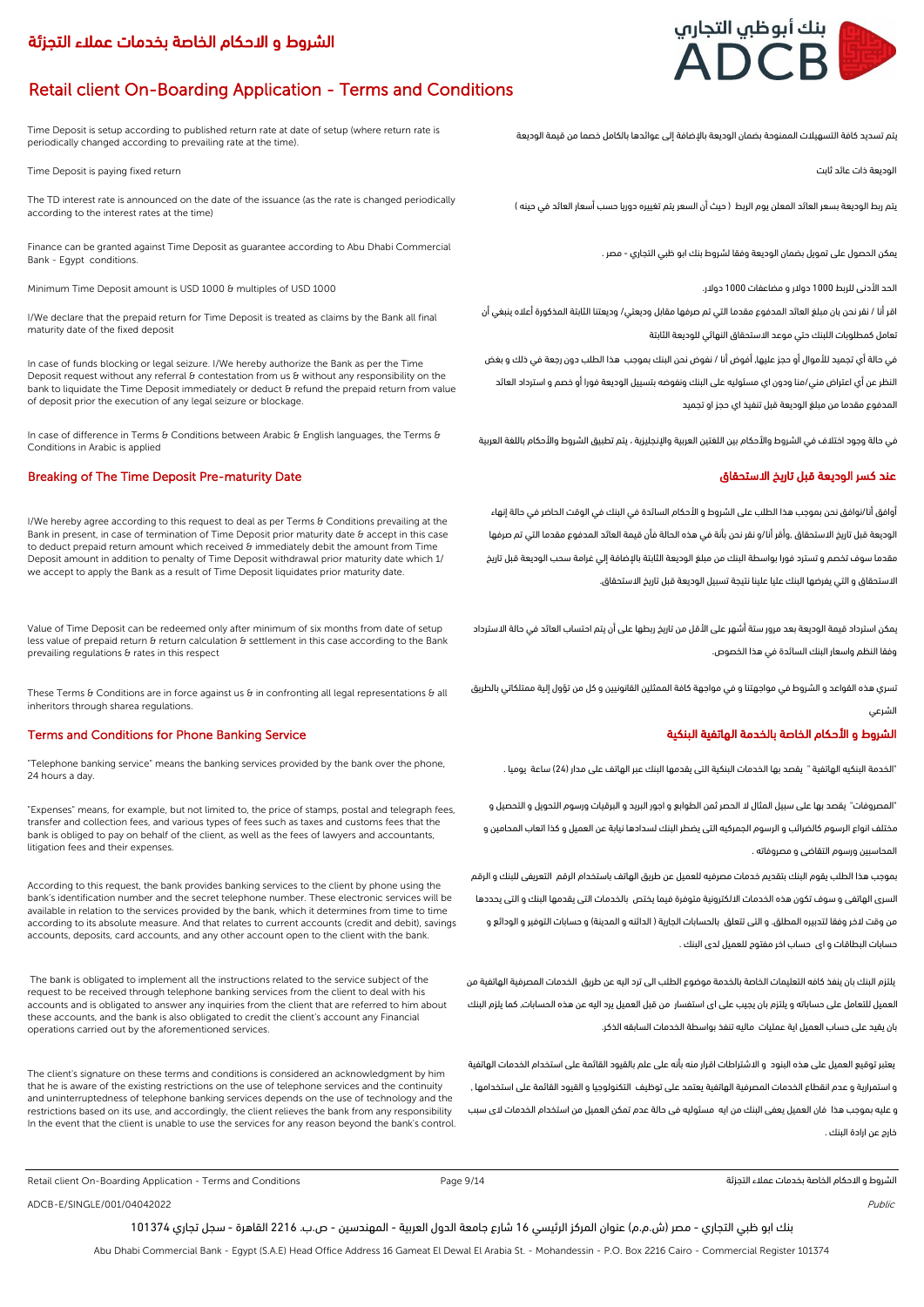# بنك أبوظب التجارب ADCB

# الشروط و االحكام الخاصة بخدمات عمالء التجزئة

# Retail client On-Boarding Application - Terms and Conditions

The bank has the right from time to time to make adjustments / maintenance / updating of the service, which may require the suspension of service for a certain period - its period is indicated on the official website of the bank - and therefore this is considered one of the reasons in which the bank is not responsible for the inability of the client to use banking services The client cannot refer to the bank during this period with any claims, and the bank has the right to refuse, without giving reasons, any request to provide telephone banking services that the client submits, or any instructions or inquiries received from the client during the suspension period for maintenance and / or updating of the service.

Service Fee means the subscription fee and bank commissions resulting from the use of the phone banking service.

The client bears the fees, whether due upon submitting this application or which the bank modifies at any time, as the bank reserves the right to amend these fees without the slightest objection from the client, and the client has also authorized the bank to credit the fees owed to any account of the client with the bank, or to the account that he designates in writing

The client is obligated to maintain the bank's identification number and the telephone password, and the client agrees that the bank will not be responsible for any claim, loss, delay expenses or expenses resulting from any instructions, request or inquiry made through the telephone banking services by any person who is not authorized to use Bank identification number and / or phone code If they become known to anyone else, the client must inform the bank immediately and send a written confirmation immediately so that the bank can take the necessary action, and the client remains responsible for all the instructions that the bank implements under the suspect identification number and / or phone secret number until the client hand over this bank. Written confirmation and the bank's acknowledgment of receipt, and the client is solely responsible for maintaining the confidentiality of all information related to his accounts and / or cards and / or payment instructions, remittances, and / or any other information that can be accessed and downloaded or stored in any computer to or any Another similar electronic device.

 Since these services are carried out by phone, the bank will not be responsible for disclosing the confidentiality of accounts that may occur as a result of the client's misuse of the service or if this is done through electronic piracy operations if the client adheres - upon his knowledge of this - to request the suspension of the service by visiting The nearest branch of the bank or by calling the bank's call center, knowing that the request to reactivate the service is done by submitting a written request to do so to the bank branch that has the client's accounts.

 In the event that the client wants to change his mobile phone number that was previously registered on the bank's client database, he must go to the nearest branch of the bank.

Any failure or delay by the bank in exercising any right, authority, or privilege in itself will not constitute a waiver of that right or any part of it, and any exercise by the bank of any right, power or privilege will not prevent it from repeating this practice, and the available rights and judicial measures are considered Sharia and a system that is reinforced and complementary to each other, and no other judicial rights or measures stipulated by the law or system are excluded.

The signature of the client to participate in the services of that service and enjoy its capabilities is considered as complete approval of all the previous conditions and a pledge not to violate them, and these terms and conditions are complementary and subject to the terms and conditions or agreements that the client entered into and signed by the client or will conclude them with the bank later, The bank is also not responsible for any loss, damage, costs or expenses of whatever value - and under what name - the client incurs as a result of any breach of these terms and conditions.

Accounts and clearing unit all of my accounts with Abu Dhabi Commercial Bank - Egypt represent a single financial center and are considered one support unit despite the difference in the currencies deposited in these accounts and their rates of return and the conditions pertaining to them as the bank is entitled at any time and according to its absolute discretion, and without my review That the clearing takes place between my accounts located at his side and the transfer and / or sale of the currencies deposited in it according to the relevant exchange rate with the bank (the day of the transfer / sale) in order to collect his dues arising from any other debts.

Retail client On-Boarding Application - Terms and Conditions التجزئة عمالء بخدمات الخاصة االحكام و الشروط

ADCB-E/SINGLE/001/04042022 Public

بنك ابو ظبي التجاري - مصر )ش.م.م( عنوان المركز الرئيسي 16 شارع جامعة الدول العربية - المهندسين - ص.ب. 2216 القاهرة - سجل تجاري 101374

Page 10/14

Abu Dhabi Commercial Bank - Egypt (S.A.E) Head Office Address 16 Gameat El Dewal El Arabia St. - Mohandessin - P.O. Box 2216 Cairo - Commercial Register 101374

يحق للبنك من و قت الخر اجراء تعديالت / صيانة / تحديث للخدمة مما قد يتطلب توقف الخدمة لفترة معينه – يتم بيان مدتها على الموقع الرسمى للبنك – وبالتالى يعتبر ذلك من االسباب التى يكون فيها البنك غير مسئول عن عدم تمكن العميل من استخدام الخدمات المصرفية الهاتفية و ال يمكن للعميل الرجوع على البنك خالل هذه الفترة بأية مطالبات, و يحق للبنك ان يرفض دون ابداء اسباب اى طلب لتوفير الخدمات المصرفية الهاتفية يتقدم به العميل او اية تعليمات او استفسارات ترد من العميل خالل فترة التوقف للصيانة و / او التحديث للخدمة .

رسوم الخدمة يقصد بها مقابل االشتراك و العموالت المصرفية الناتجة عن استخدام الخدمة الهاتفية البنكية

يتحمل العميل الرسوم سواء المستحقة عند تقديم هذا الطلب او التى يقوم البنك بتعديلها فى اى وقت اذ يحتفظ البنك بحقه فى تعديل هذه الرسوم دون ادنى اعتراض من العميل , كما فوض العميل البنك بان يقيد الرسوم المستحقه على اى حساب للعميل لدى البنك او على الحساب الذى يعينه العميل كتابة .

يلتزم العميل بالحفاظ على الرقم التعريفى للبنك و الرقم السرى الهاتفى و يوافق العميل على ان البنك لن يكون مسئوال عن اية مطالبة او خسارة او مصاريف تأخير او نفقات ناتجه عن اية تعليمات او طلب او استفسار تم بواسطة الخدمات المصرفية الهاتفة يقوم به اى شخص غير مفوض باستعمال الرقم التعريفى للبنك و / او الرقم السرى الهاتفى , واذا اصبحا معرفين الى شخص اخر سواه فعلى العميل ابالغ البنك فورا وارسال تعزيز مكتوب فى الحال حتى يتسنى للبنك اتخاذ الالزم , كما يظل العميل مسئوال عن كافة التعليمات التى ينفذها البنك بموجب الرقم التعريفي و / او الرقم السرى الهاتفى المشتبه فيهما حتى قيام العميل بتسليم البنك هذا التعزيز الكتابى و اقرار البنك باالستالم, كما يكون العميل المسئول الوحيد عن المحافظة على سرية كافة المعلومات المتعلقه بحساباته و/ او بطاقاته و / او بتعليات الدفع و الحواالت المالية و / او اية معلومات اخرى يمكن الوصول اليها و تحميلها او تخزينها بأى حاسب الى او اى جهاز الكترونى اخر مشابه له .

بما ان هذه الخدمات تتم عن طريق الهاتف فان البنك لن يكون مسئوال عن كشف سريه الحسابات التى قد تحدث نتيجة سوء استخدام العميل للخدمة او اذا تم ذلك عن طريق عمليات القرصنه االلكترونية اذا يلتزم العميل – فور علمه بذلك – بطلب ايقاف الخدمة عن طريق زياره اقرب فرع من فروع البنك او عن طريق االتصال بمركز اتصاالت البنك , مع العلم ان طلب اعادة تنشيط الخدمه يتم عن طريق تقديم طلب كتابى بذلك الى فرع البنك الذى لديه حسابات العميل .

فى حالة رغبة العميل فى تعديل رقم الهاتف المحمول الخاص به و السابق تسجيله على قاعدة بيانات عمالء البنك فعليه التوجه الى اقرب فرع من فروع البنك .

ان اى تقصير اوتاخير من البنك فى ممارسة اى حق او صالحيه او امتياز بذاته لن يشكل تنازال عن ذلك الحق او اى جزء منه , كما ان اى ممارسه من البنك الى حق او صالحيه او امتياز لن يمنعه من تكرارهذه الممارسه, وتعتبر الحقوق و التدابير القضائيه المتاحة شرعا و نظاما معززه و مكمله لبعضها البعض و ال تستثنى اية حقوق او تدابير قضائيه اخرى ينص عليها القانون او النظام .

ان توقيع العميل بالاشتراك فى خدمات تلك الخدمة و التمتع بامكانياته يعتبر بمثابة الموافقة التامة على جميع الشروط السابقه و التعهد بعدم مخالفتها , كما تكون هذه االحكام و الشروط مكمله و خاضعة للشروط و االحكام او االتفاقات التى ابرمها ووقعها العميل او سوف يقوم بابرامها مع البنك الحقا , كما ال يعد ايضا البنك مسئوال عن اية خسارة او ضرر او تكاليف او مصاريف مهما كانت قيمتها – وتحت اى مسمى – يتكبده العميل نتيجة الى اخالل بهذه الشروط و االحكام .

وحدة الحسابات و المقاصة تكون جميع حساباتى لدى بنك ابو ظبي التجاري- مصر معبره عن مركز مالى واحد وتعد وحده واحده متسانده رغم اختالف العمالت المودعه بتلك الحسابات و معدالت عوئدها و الشروط الخاصه بكا منها اذ يحق للبنك فى اى وقت ووفقا لمطلق تقديره , و دون مراجعتى بان يجرى المقاصه بين حساباتى الموجوده طرفه و تحويل و / او بيع العملات المودعة بها وفقا لسعر الصرف المعان لدى البنك( يوم التحويل / البيع) وذلك بغرض استيفاء مستحقاته الناشئه عن اية مديونية اخرى .

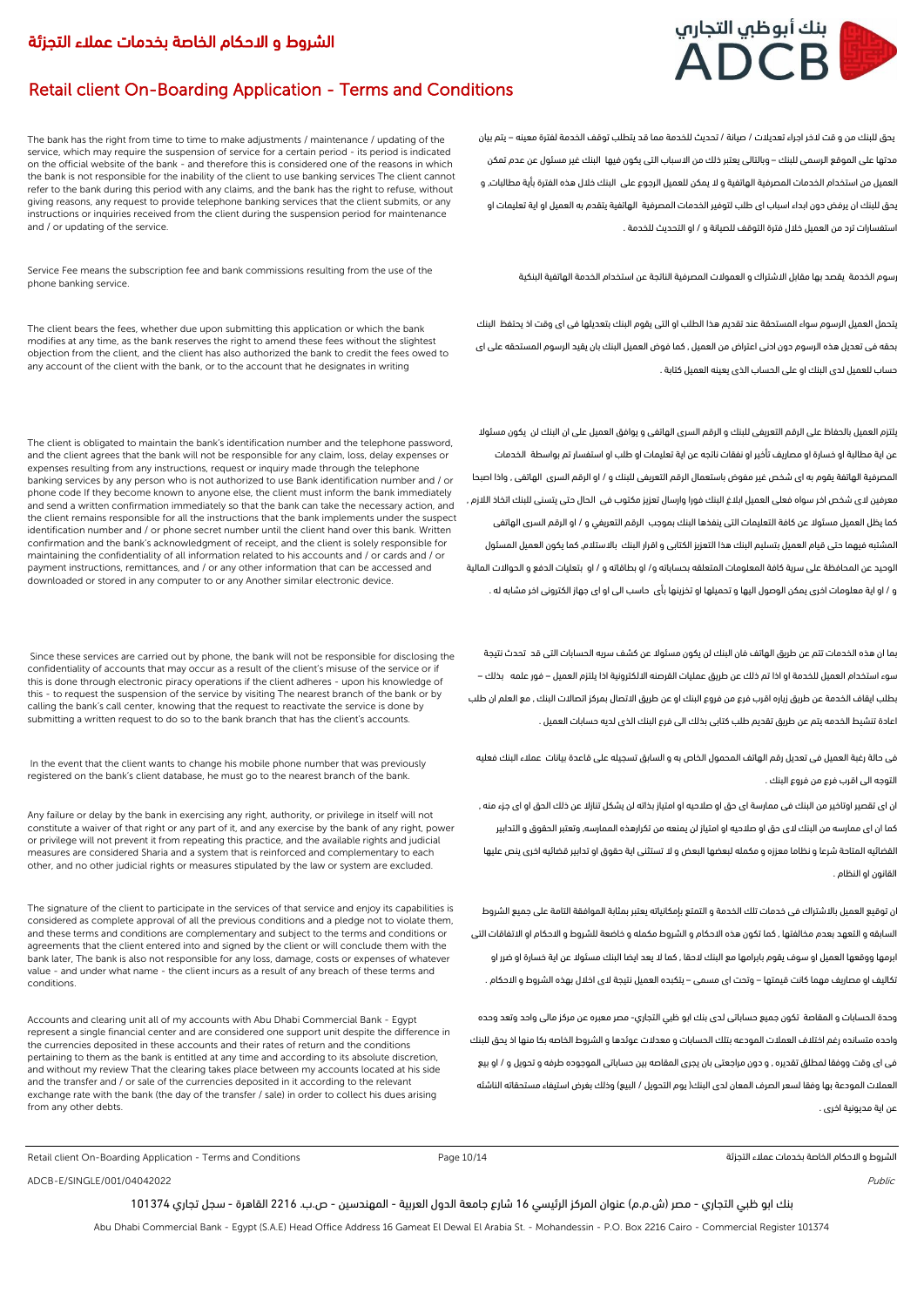# Retail client On-Boarding Application - Terms and Conditions

The account statement that the bank sends to us is considered a conclusive argument for what it contains, and that is unless I submit to the bank - within the fifteen days following the date of sending the account statement - a written objection in which he specifically states our objection to the account statement and its reasons, and no objection is considered He did not attach the documents indicating his authenticity.

Subject to the provisions of the previous paragraph, the bank's records, records, books, and / or accounts are a categorical argument in proving the debit balances that owe us at any time. We may not object to any of them and / or a request.

 Correspondence and judicial announcements Account statements and all correspondence and / or judicial announcements shall be sent to the address shown in this application, unless the bank is notified of the change of address at least one month before the change.

 Implementation and collection The bank has the right to entrust to whom it deems fit from companies and / or specialized offices and / or individuals all or some of the collection work and what it requires of taking all legal procedures and others, with fees and expenses on our shoulders and we are not entitled to Anyway - adhere to the provisions of banking secrecy

 Applicable law and judicial jurisdiction As long as there is no provision for it in this contract, we acknowledge the validity of the provisions of the Trade Law and the jurisdiction of the Cairo Economic Court to consider any dispute that may arise regarding the implementation or interpretation of this contract.

 Regarding the service through the voice service, all financial operations are carried out and recorded automatically and without any human intervention from the bank's employees. It is agreed upon that all operations are carried out with the client's knowledge over the phone for the service mentioned.

 It is agreed that the client can only deal with the voice service system by using the identification number delivered to the client by the bank and the secret phone number that the client creates with his knowledge without any interference from the bank (and no one other than the client knows about it)

The original client who owns the account / card is entitled to request to subscribe to the service, and the client's agent (s) is not entitled to request to participate in this service.

 All financial banking operations issued by the client shall be executed using the transfer rates and interest rates in effect and applied in the bank on the date of execution.

 Phone calls to the bank's call center and client service are registered for monitoring purposes and for the purpose of proof. The bank has the right at all times - without it being a duty for it to use the recorded phone calls to prove the bank's right in any dispute without the slightest objection on the part of the client.

 Payments for credit card payments are added through the voice service that is received from the client during the official working hours on the next bank day, as for payments received after the official working hours, they will be added on the second bank day from the date of the client's request.

Concerning the request for issuing a check book through electronic banking services, the client undertakes to assume all aspects of responsibilities, whatever they may occur and / or relate directly or indirectly to as a result of the loss, theft or misuse of one or more of the issued checks, except in cases where The bank cashes these lost or stolen checks that were misused despite being notified by the client in writing, in a timely manner, of the loss, theft, or misuse of these checks, and the client undertakes to keep the check book in a safe place.

### Cancellation of the service

The client can cancel his subscription to electronic banking services at any time by notifying the bank in writing of the cancellation, and the bank can, at its discretion, without giving reasons, cancel the client's subscription to the mentioned services at any time with prior notice, and this cancellation will not affect the client's responsibilities regarding services Electronic banking that took place until the date of cancellation.

## شروط و احكام خدمة الانترنت البنكية المستخدمة الانترنت البنكية المستخدمة الانترنت البنكية المستخدمة الانترنت البنكية

The client is obligated to follow the instructions, terms and conditions mentioned in this document and those that appear on the electronic services pages. He is also obligated to follow all the terms and conditions and safety instructions that appear on the bank's official website every time he uses the electronic banking service so that he is responsible for any error or damage. It occurs as a result of non-compliance with the mentioned instructions, terms and conditions without any liability on the bank

Retail client On-Boarding Application - Terms and Conditions التجزئة عمالء بخدمات الخاصة االحكام و الشروط

ADCB-E/SINGLE/001/04042022 Public Research of the control of the control of the control of the control of the control of the control of the control of the control of the control of the control of the control of the control

بنك ابو ظبي التجاري - مصر (ش.م.م) عنوان المركز الرئيسي 16 شارع جامعة الدول العربية - المهندسين - ص.ب. 2216 القاهرة - سجل تجاري 101374

Abu Dhabi Commercial Bank - Egypt (S.A.E) Head Office Address 16 Gameat El Dewal El Arabia St. - Mohandessin - P.O. Box 2216 Cairo - Commercial Register 101374

# بنك أبوظبي التجارب ADCB

يعتبر كشف الحساب الذى يرسله البنك الينا حجة قاطعة علينا فيما تضمنه , وذلك ما لم اقدم للبنك – خالل الخمسة عشر يوما التاليه لتاريخ ارسال كشف الحساب – اعتراضا مكتوبا يبين فيه و على وجه التحديد اعتراضنا على كشف الحساب و اسبابها وال يعتد باى اعتراض ما لم يكن مرفقا به المستندات الداله على صحته .

مع مراعاة ما ورد بالفقره السابقه تكون قيود البنك و سجالته و / او دفاتره و / او حساباته حجه قاطعه فى اثبات االرصده المدينه التى تستحق علينا فى اى وقت فال يجوز لنا االعتراض على اى منها و / او طلب .

المراسالت و االعالنات القضائيه يتم ارسال كشوف الحساب و كافة المراسالت و / او االعالنات القضائيه على العنوان الموضح بهذا الطلب ما لم يتم اخطار البنك بتغيير العنوان قبل التغيير بشهر على االقل.

التنفيذ و التحصيل يحق للبنك ان يعهد الى من يراه من الشركات و / او المكاتب المتخصصه و / او االشخاص بكل او بعض اعمال التحصيل و ما تقتضيه من اتخاذ كافة االجراءات القانونية و غيرها , وذلك باتعاب و مصروفات على عاتقى وال يحق لنا فى كل االحوال – التمسك باحكام السريه المصرفيه

القانون الواجب التطبيق و االختصاص القضائى فيما لم يرد به نص فى هذا العقد فاننا نقر بسريان احكام قانون التجارة وباختصاص محكمة القاهرة االقتصادية بنظر اى نزاع قد ينشا بشان تنفيذ او تفسير هذا العقد .

بالنسبة للخدمة عن طريق الخدمة الصوتية فان جميع العمليات الماليه تتم وتقيد اليا و بدون اى تدخل بشرى من العاملين بالبنك ومن التفق عليه ان جميع العمليات تتم بمعرفة العميل عبر الهاتف وال يحق للعميل االعتراض باى وجه من اوجه

االعتراض على اية عمليه تم اجراؤها من خالل الخدمه المذكوره . من المتفق عليه انه ال يمكن للعميل التعامل مع نظام الخدمه الصوتيه اال باستخدام الرقم التعريفى المسلم للعميل من

قبل البنك و الرقم السرى الهاتفى الذى يقوم العميل بانشائه بمعرفته بدون اى تدخل من البنك ) وال يعلم به اى شخص غير العميل(

يحق للعميل االصلى صاحب الحساب / البطاقة طلب االشتراك فى الخدمة , و ال يحق لوكيل / وكالء العميل طلب االشتراك فى هذه الخدمة .

يتم تنفيذ كافة العمليات المصرفية الماليه الصادرة من العميل باستخدام اسعار التحويل و اسعار العوائد السارية و المطبقة بالبنك فى تاريخ التنفيذ .

المكالمات الهاتفيه لمركز االتصال و خدمة العمالء بالبنك مسجلة إلغراض رقابية وبغرض االثبات , فيحق للبنك فى كل وقت – دون ان يكون ذلك واجبا عليه باستعمال المكالمات الهاتفية المسجلة إلثبات حق البنك فى اى نزاع دون ادنى معارضة من جانب العميل .

تتم اضافة مدفوعات سداد البطاقات االئتمانية من خالل الخدمة الصوتية و التى ترد من العميل خالل مواعيد العمل الرسمية فى اليوم البنكى التالى , اما بالنسبة للمدفوعات التى ترد بعد مواعيد العمل الرسمية سيتم اضافتها فى ثاتى يوم بنكى من تاريخ طلب العميل .

بالنسبة لطلب اصدار دفتر الشيكات من خالل الخدمات المصرفية االلكترونية , يتعهد العميل بان يتحمل كافة وجوه المسئوليات ايا كانت التى قد تقع و / او تتصل بصورة مباشرة او غير مباشرة نتيجة فقد او سرقة او سوء استعمال واحد او اكثر الشيكات المصدرة ما عدا الحاالت التى يقوم البنك بصرف هذه الشيكات المفقودة او المسروقة التى اسىء استعمالها رغم اخطاره من قبل العميل كتابيا قبل ذلك بوقت مناسب بضياع او سرقة او سوء استعمال هذه الشيكات , و يتعهد العميل باالحتفاظ بدفتر الشيكات فى مكان امن .

## الغاء الخدمة

يمكن للعميل ان يلغى اشتراكه فى الخدمات المصرفية االلكترونية فى اى وقت وذلك بإخطار البنك كتابيا باإللغاء , و يمكن للبنك حسب تقديره دون ابداء اسباب ان يلغى اشتراك العميل فى الخدمات المذكورة فى اى وقت مع اخطاره مسبقا , ولن يؤثر هذا االلغاء على مسئوليات العميل فيما يخص الخدمات المصرفية االلكترونية التى تمت حتى تاريخ االلغاء .

يلتزم العميل باتباع التعليمات و الشروط واالحكام المذكوره فى هذا المستند وتلك التى تظهر على صفحات الخدمات االلكترونيه كام يلتزم باتباع كافة الشروط واالحكام وتعليمات االمان التى تظهر على الموقع الرسمى للبنك فى كل مره يشتخدم فيها الخدمه البنكيه االلكترونيه بحيث يعد مسئوال عن اى خطا او ضرر يحدث نتيجة عدم االلتزام بالتعليمات والشروط واالحكام المذكوره دون اى مسئوليه على البنك

Page 11/14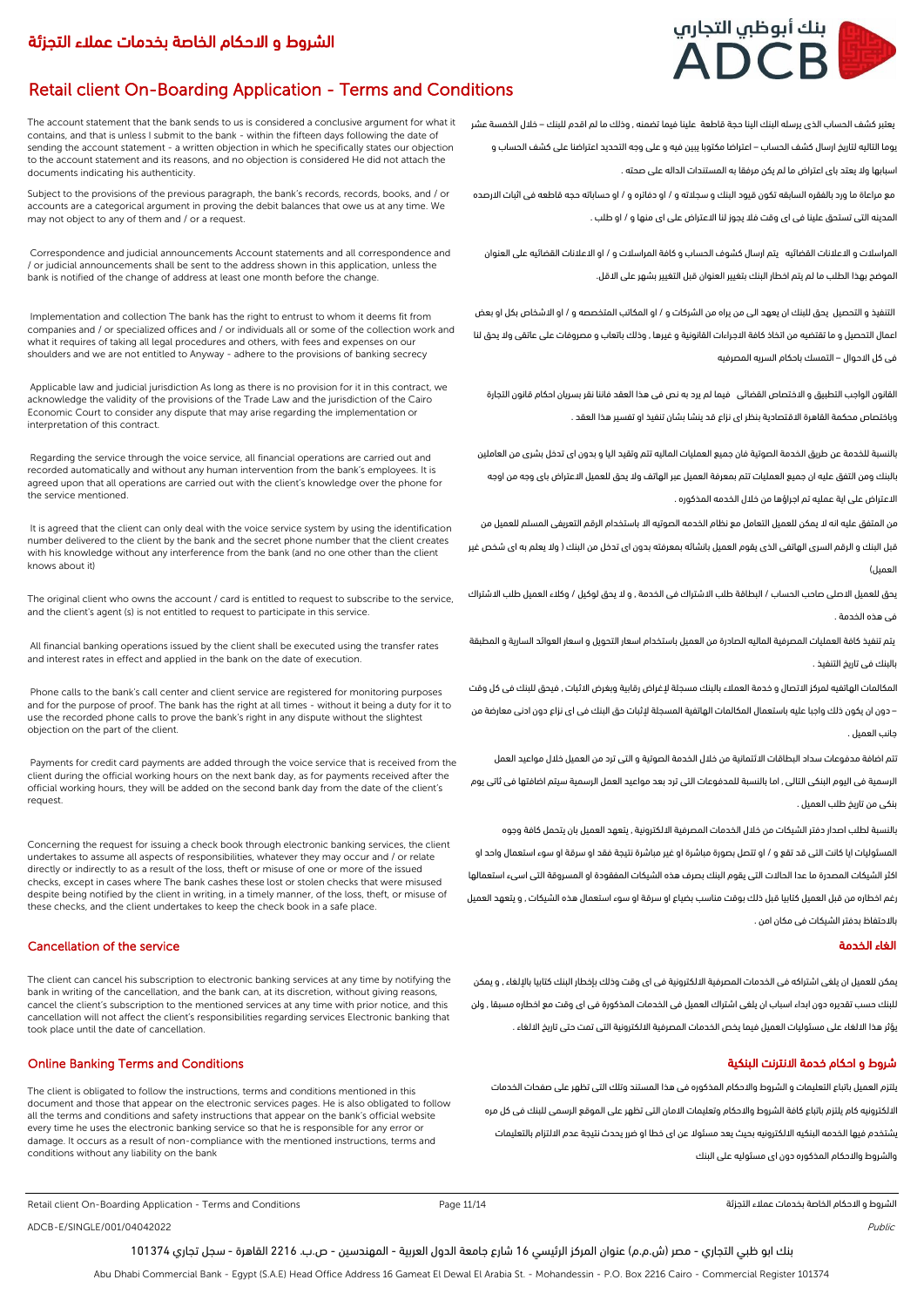# ر بنك أبوظبي التجارب ADCB

# Retail client On-Boarding Application - Terms and Conditions

The client acknowledges with his knowledge that in the event that he does not agree to any of the terms and conditions illustrated below or those shown on the bank's website, he will not be able to access the aforementioned site or obtain any services through it.

Copyright and publication rights and all the contents of the website, including the information and materials it contains, owned by the Abu Dhabi Commercial Bank - Egypt unless otherwise indicated

The bank has the right at any time to stop providing this service temporarily, whether to perform maintenance work for the site and / or to the occurrence or suspicion of a security breach of the site that may affect the safety of using the site - or for other technical and / or security reasons

The bank has the right at any time and with its sole discretion to change or amend the terms, conditions and service procedures, provided that this is announced on the bank's website in a timely fashion.

The client acknowledges his knowledge that the bank's website and the services and information it provides are the private property of the bank, which only allows its client to use it at his request, only within the limits of what is related to his / her accounts without any information and / or other data, and then it is not allowed for any person. Or an entity other than the client to use the service so that the client is responsible for any damages and / or losses that may arise as a result of his permission for others to use the service

It is also not permissible for the client or others to use, publish, quote and / or transmit any of the information and / or data provided by the bank's website, especially those information and / or data whose circulation is prohibited under any local law or internal regulation.

The bank is not responsible for any damages and / or losses that may befall a client as a result of service interruption due to external circumstances that may befall the client as a result of service interruption due to circumstances beyond the bank's control.

The aforementioned service and everything related to it or on the bank's website are subject to the two applicable Egyptian laws and their implementing regulations, instructions and relevant supervisory rules, and Egyptian courts are subject to adjudication of any dispute or interpretation related to this matter, according to their provisions and different degrees.

The client can, through electronic banking services, conduct banking transactions and / or issue instructions to the bank to conduct transactions on his / her accounts, and the client is responsible for all executed transactions and / or instructions issued by him to the bank, which in this case are considered as written instructions with the signature of the client The client does not have the right to object to it or to claim that it is incorrect or to request its cancellation or amendment after its implementation.

The bank's role is limited to implementing the instructions issued by the client, and the client is considered responsible for the correctness and integrity of the data contained therein. These instructions are executed according to the official working days and dates and in accordance with the dates established in the bank's procedures. The bank has the right to refrain from implementing any instructions issued by the client without giving reasons.

The client agrees to pay the fees and charges for subscribing to the electronic banking services and any transactions that take place through them. The bank is authorized to deduct the value of those fees and expenses from his account specified in the subscription request. The client also permits the bank to make the necessary clearing from his other accounts in case the balance in the specified account is insufficient.

Securing (username), (password) and (variable password) is the sole responsibility of the client, and the client shall not disclose them to any other person, including bank employees, under the full responsibility of the client and without the slightest responsibility on the bank and any use is considered unauthorized It is for the account of electronic banking services and any transactions executed through it, as well as any instructions issued through it to the bank, the responsibility of the client, and it is not permissible to object to it or request its cancellation, and the client has no right to return to the bank to refund the value of those transactions or pay compensation due to accounts arranged on those transactions or instructions

يقر العميل بعلمه بانه فى حالة عدم موافقته على اى من الشروط واالحكام الموضحه ادناه او تلك الموضحه على الموقع االلكترونى للبنك فانه لن يتمكن من الدخول على الموقع المذكور او الحصول على اى خدمات من خالله

حقوق النشر واالصدار وكافة محتويات الموقع بما تحتويه من معلومات ومواد مملوكه لبنك ابو ظبي التجاري - مصر ما لم يتم االشاره الى خالف ذلك

للبنك الحق فى اى وقت من االوقات فى وقف تقديم هذه الخدمه مؤقتاوذلك سواء الجراء أعمال الصيانه للموقع و /أو لحدوث او االشتباه فى حدوث خرق امنى للموقع بما يمكن ان يؤثر على سالمة استخدام الموقع - او لغير ذلك من االسباب الفنيه و / أو االمنيه.

للبنك الحق فى أى وقت وبارادته المنفردة فى تغيير او تعدييل شروط واحكام واجراءات الخدمة على ان يتم االعالن عن ذلك بموقع البنك فى حينه.

يقر العميل بعلمه بأن الموقع االلكترونى للبنك وما يقدمه من خدمات ومعلومات هو ملكيه خاصه للبنك والذى يسمح لعميله فقط استخدامها بناء على طلبه وذلك فقط فى حدود ما يتعلق بحسابه / بحساباته دون اى معلومات و / أو بيانات اخرى ومن ثم فانه غير مسموح الى شخص او كيان بخالف العميل الستخدام الخدمه بحيث يكون العميل مسئوال عن اى اضرار و / او خسائر قد تنشأ نتيجة سماحه للغير باستخدام الخدمه

كما انه ال يجوز للعميل او للغير استخدام و / او نشر و / او اقتباس و / او نقل اى من المعلومات و / او البيانات التى يوفرها الموقع االلكترونى للبنك وخاصة تلك المعلومات و / اوالبيانات المحظورة تداولها بموجب اى قانون محلى او الئحة داخلية.

البنك غير مسئول عن اى اضرار و / او خسائر قد تلحق باعميل نتيجة توقف الخدمه لظروف خارجه قد تلحق بالعميل نتيجة توقف الخدمه لظروف خارجه عن ارادة البنك

تخضع الخدمة المذكوره أعاله وكل ما يتعلق بها او بالموقع االلكترونى للبنك للقنوانين المصريه الساريه ولوائحها التنفيذيه والتعليمات والقواعد الرقابيه ذات الصله وتخضع المحاكم المصريه بالفصل فى اى نزاع او تفسير يتعلق بهذا الشأن وذلك وفقا الحتصاصاتها ودرجات المختلفه.

يمكن للعميل من خالل الخدمات االلكترونيه البنكيه اجراء معامالت مصرفيه و / او اصدار تعليمات الى البنك الجراء معامالت على حسابه / حساباته ويعتبر العميل مسئوال عن كافة المعامالت المنفذة و / او التعليمات الصادرة منه الى البنك والتى تعتبر فى هذه الحالة بمثابة التعليمات الكتابية بتوقيع العميل المعتمد وال يحق للعميل االعتراض عليها او الدفع بعدم صحتها او طلب الغائها او تعديلها بعد تنفيذها وال يحق للعميل الرجوع للبنك لطلب رد قيمة معامالت او دفع تعويضات بسبب خسائر مرتبة على تلك المعاملات او التعليمات.

بقتصر دور البنك على تنفيذ التعليمات الصادرة من العميل ويعتبر العميل مسئوال عن صحة وسالمة البيانات الواردة بها ويتم تنفيذ تلك التعليمات وفقا اليام ومواعيد العمل الرسمبة ووفقا للمواعيد المقررة فى اجراءات البنك ويحق للبنك االمتناع عن تنفيذ ايه تعليمات صادرة من العميل دون ابداء االسباب.

يوافق العميل على سداد رسوم ومصروفات االشتراك فى الخدمات االلكترونيه البنكيه وايه معامالت تتم من خاللها ويصرح للبنك بخصم قيمه تلك الرسوم والمصروفات من حسابه المحدد بطلب االشتراك كما يصرح العميل للبنك بعمل المقاصه الالزمه من حساباته االخرى فى حالة عدم كفاية الرصيد بالحساب المحدد.

تأمين (أسم المستخدم) و(كالمة السر) و(الرقم السرى المتغير) هو مسئولية العميل وحده ويلتزم العميل بعدم الافصاح عنهم الى شخص اخر بما فى ذلك موظفى البنك وذلك تحت كامل مسئولية العميل ودون ادنى مسئوليه على البنك ويعتبر اى استخدام غير مصرح به لحساب الخدمات االلكترونيه البنكيه وايه معامالت منفذه من خالله وكذلك ايه تعلميات صادرة من خالله الى البنك مسئولية العميل وال يحق االعتراض عليها او طلب الغائها كما ال يحق للعميل الرجوع على البنك لرد قيمة تلك المعامالت او دفع تعويضات بسبب الخسائر المترتبه على تلك المعامالت او التعليمات

Retail client On-Boarding Application - Terms and Conditions Page 12/14 التجزئة عمالء بخدمات الخاصة االحكام و الشروط

ADCB-E/SINGLE/001/04042022 Public

بنك ابو ظبي التجاري - مصر (ش.م.م) عنوان المركز الرئيسي 16 شارع جامعة الدول العربية - المهندسين - ص.ب. 2216 القاهرة - سجل تجاري 101374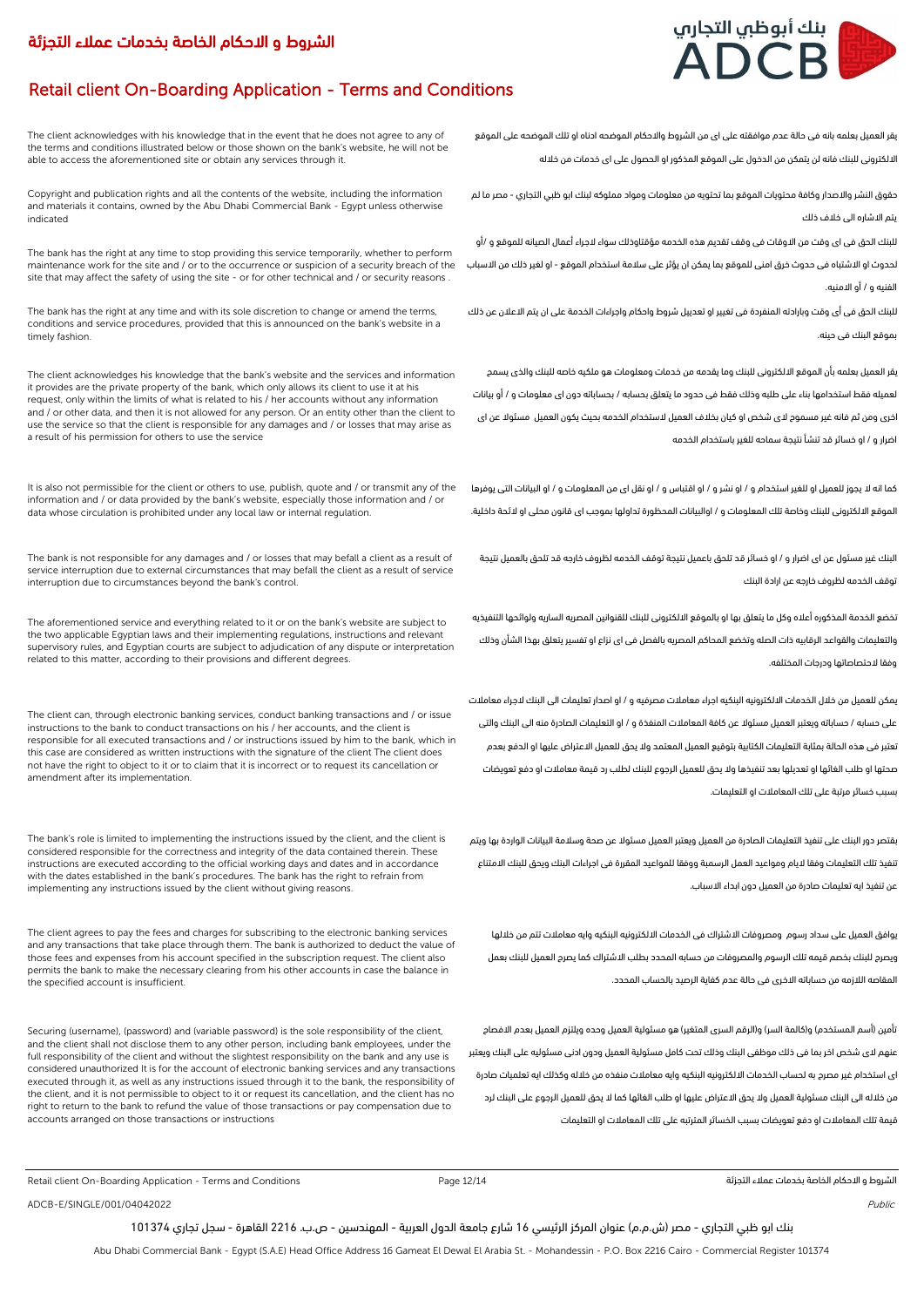# بنك أبوظبي التجاري **ADCB**

# Retail client On-Boarding Application - Terms and Conditions

The security and safety of the personal equipment used by the client against viruses and hacking programs is the responsibility of the client

In the event that the service is interrupted due to the interruption of the systems that are operated by the bank or any of the specialized agencies that the bank contracts with, the bank shall exert due diligence to restore the service within 4 hours.

The bank has the right from time to time to make adjustments and / or maintenance and / or update the service through the Internet and the mobile phone, which may require with it to stop the service for a certain period determined by the bank and therefore this is one of the reasons for which the bank is not responsible for the inability of the client From using the electronic banking service and the client cannot refer to the bank during this period with all requirements, provided that the amendment, update and / or maintenance procedure is announced on the service's website or via SMS text messages

The bank does not bear any responsibility for any malfunction in the performance of the electronic banking service from the internet and / or mobile phone networks for any cause / accident outside of its control without overtaking or default on its part, and it will not be responsible for any malfunction, neither means of communication nor any A virus on the client's computer and / or any related problem

The bank takes all necessary precautions and measures to keep the client's data and information in complete confidentiality through electronic banking services.

The bank also takes all necessary precautions and procedures to keep the client's data and information in complete confidentiality in the event that it is necessary to trade them with another party outside the bank in order to provide the Internet banking service.

When the client wants to stop the service temporarily, restart it, issue (password), or have a complaint or inquiry, he can contact the bank's client service 16862, and the complaint will be answered within a maximum of five working days.

• After the bank accepts the client's request, the bank issues the (username), (password), (activation of the Internet banking service) and (token mail) for the electronic banking service. It is delivered to the client by e-mail.

• The client downloads the (ADCB EGYPT TOKEN) application through "Google Play" or "Apple Store" on his own phone.

• It is necessary to contact the bank's client service 16862 after downloading this application to complete the steps for activating the service

• For the convenience of Abu Dhabi Commercial Bank - Egypt (Entry Guide - Private Code Directory) has been placed on the official website www.ADCB-Egypt.com and the electronic banking service has been chosen to help new clients.

I acknowledge that I have been informed and knowledgeable of all the terms and conditions are high and my agreement to my subscription to the aforementioned service based on it and that approval will remain in effect automatically on an ongoing basis until I make a request to cancel it with a written request that includes my desire, and in case of necessity or urgent need to cancel the aforementioned service as a result of losing / losing the password or For any other reason, the client service center 16862 should be notified of the speedy suspension of the aforementioned service temporarily until I submit the aforementioned written request

### Canceling the Internet Banking Service البنكيه االنترنت خدمة الغاء

• The client has the right to request the cancellation of service at any time by notifying the bank in writing, and the bank can, at its discretion, without giving reasons, cancel the client's participation in the aforementioned services at any time with prior notice. This cancellation will not affect the client's responsibilities regarding his obligations resulting from the transactions that took place until the date Cancellation

• The bank has the right, according to discretion and without the need to notify the client, to stop the service and cancel it for any reason. The client also acknowledges that the bank is not responsible for any damages that may result from that.

Retail client On-Boarding Application - Terms and Conditions Page 13/14 التجزئة عمالء بخدمات الخاصة االحكام و الشروط

ADCB-E/SINGLE/001/04042022 Public Research 2022 Public Research 2021 Public Research 2021 Public Research 2022

بنك ابو ظبي التجاري - مصر )ش.م.م( عنوان المركز الرئيسي 16 شارع جامعة الدول العربية - المهندسين - ص.ب. 2216 القاهرة - سجل تجاري 101374

Abu Dhabi Commercial Bank - Egypt (S.A.E) Head Office Address 16 Gameat El Dewal El Arabia St. - Mohandessin - P.O. Box 2216 Cairo - Commercial Register 101374

أمن وسالمة االجهزه الشخصيه المستخدمه من جانب العميل ضد الفيروسات وبرامج االختراق هى مسئولية العميل

فى حالة توقف الخدمه بسبب توقف االنظمه التى يتم تشغيلها من قبل البنك او اى من الجهات المتخصصه التى يتعاقد البنك معها يبذل البنك العنايه الواجبه الستعاده الخدمه فى غضون 4 ساعات وبخالف ذلك يقوم البنك بالتواصل من عمالء البنك الخطارهم بالموعد المتوقع الستعادة الخدمه.

يحق للبك من وقت الخر اجراء تعديالت و / او صيانه و / او تحديث الخدمه من خالل شبكة االنترنت و الهاتف المحمول مما قد يتطلب معها توقف الخدمة لفتره معينه يحددها البنك وبالتالى يعتر ذلك من االسباب التى يكون فيها البنك غير مسئول عن عدم تمكن العميل من استخدام الخدمة البنكية االلكترونيه وال يمكن للعميل الرجوع على البنك خالل هذه الفتره بأية متطلبات على ان يتم االعالن عن اجراء التعديل و / او التحديث و/او الصيانه على الموقع الخاص بالخدم او عن طريق الرسائل النصية SMS

ال يتحمل البنك اى مسئولية عن أى عطل فى اداء الخدمه البنكيه االلكترونيه من شبكات االنترنت و/او الهاتف المحمول الى سبب / حادث خارج عن ارادته من دون تجاوز او تقصير من جانبه كما انه لن يكون مسئوال عن أيه عطل فى وسائل االتصاالت او اى فيروس فى الحاسب االلى الخاص بالعميل و/او اى مشكله ذات صلة بذلك

يقوم البنك باتخاذ كل الاحتياطات والاجراءات اللازمة لابقاء البيانات و المعلومات الخاصة بالعميل فى سرية تامة من خلال الخدمات البنكية االلكترونية

كما يقوم البنك باتخاذ كل االحتياطات واالجراءات الالزمة البقاء البيانات و المعلومات الخاصه بالعميل فى سريه تامه فى حالة اذا استلزم تداولها مع طرف أخر خارج البنك وذلك لتقديم خدمة االنترنت البنكى

عند رغبة العميل فى ايقاف الخدمه مؤقتا او اعادة تشغيلها او اصدار (كلمة السر) او وجود شكوى او استفسار يمكنه االتصال بخدمة عمالء البنك 16862 ويتم الرد على الشكوى فى حد أقصى خالل خمسة أيام عمل.

• بعد قبول البنك لطلب العميل يقوم البنك باصدار (اسم المستخدم) و(كلمة السر) و(تنشيط خدمة الانترنت البنكى) و(بريد خاص بالتوكين) الخاصين بالخدمة الالكترونية البنكية يتم تسليمها الى العميل عن طريق البريد الالكترونى

• يقوم العميل بتحميل تطبيق )TOKEN EGYPT ADCB )من خالل "Play Google "او "Store Apple "على هاتفه الخاص.

• يلزم االتصال بخدمة عمالء البنك 16862 بعد تحميل هذا التطبيق الستكمال خطوات التفعيل الخدمه

• تيسيرا من بنك ابو ظبي التجاري - مصر قد تم وضع (دليل الدخول - دليل الرمز الخاص) على الموقع الرسمى com.Egypt-ADCB.www واختيار الخدمة البنكية االلكترونية لمساعده العمالء الجدد.

أقر بأطالعى وعلمى بكافة الشروط واالحكام عاليه وموافقتى على اشتراكى فى الخدمه المذكورة بناء عليها وتلك الموافقه ستظل ساريه تلقائيا بصوره مستمره لحين قيامى بطلب ألغاءها بطلب كتابى يتضمن رغبتى تلك ويمكن فى حالة الضروره او الحاجه العاجله اللغاء الخدمه المذكوره نتيجة فقد/ضياع الرقم السرى او الى سبب اخر ان يتم اخطار مركز خدمة العمالء 16862 لسرعة ايقاف الخدمه المذكوره مؤقتا لحين تقدمى بالطلب الكتابى سالف الذكر

• ببعميل حق طلب الغاء الخمدمه فى اى وقت وذلك باخطار البنك كتابيا ويمكن للبنك حسب تقديره دون ابداء اسباب ان يلغى اشتراك العميل فى الخدمات المذكوره فى اى وقت مع اخطاره مسبقا ولن يوثر هذا االلغاء على مسئوليات العميل فيما يخص التزاماته الناتجه عن التعامالت التى تمت حتى تاريخ االلغاء

• للبنك الحق وفقا لتقديرة ودون حاجة الى أخطار العميل ايقاف الخدمة والغائها الى سبب من االسباب كام يقر العميل بعدم مسئولية البنك عن أية أضرار قد تنتج عن ذلك